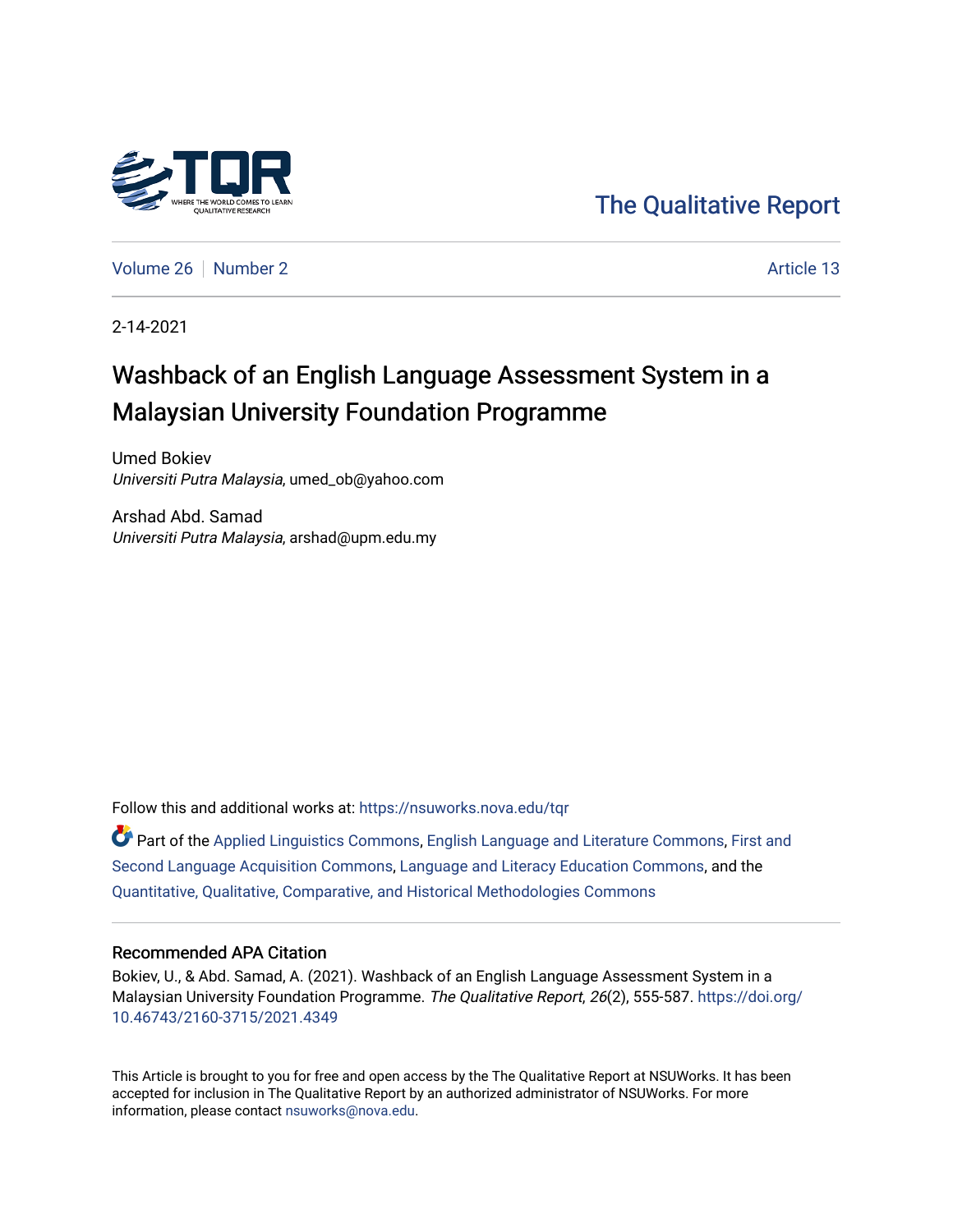# **Qualitative Research Graduate Certificate** Indulge in Culture Exclusively Online . 18 Credits **LEARN MORE**

## Washback of an English Language Assessment System in a Malaysian University Foundation Programme

## Abstract

Washback refers to the influence of language assessment on teaching and learning. In contrast to the wealth of studies involving external large-scale language examinations, scant research has been conducted to explore the influence of internal language assessment on instruction, particularly in the context of a university foundation programme. This qualitative study investigated the washback effects of an English language assessment system (ELAS) on the teaching and learning of English in a Malaysian university foundation programme. Apart from an in-depth analysis of official documents on the ELAS, we conducted individual semi-structured interviews with three curriculum and assessment developers, three English language instructors, four students and four alumni of the foundation programme and analysed the collected data using Miles and Huberman's (1994) framework for qualitative data analysis. Findings indicated that the ELAS, with its different assessment forms, exerted an overall positive washback on various aspects of English teaching and learning. Yet, a number of factors related to the assessment, teachers, students as well as context mediated the extent of washback experienced. Based on the findings of the study, we put forward a few recommendations on how to encourage positive washback.

## Keywords

washback, internal assessment, English Language Foundation Programme, semi-structured interviews

## Creative Commons License



This work is licensed under a [Creative Commons Attribution-Noncommercial-Share Alike 4.0 License](https://creativecommons.org/licenses/by-nc-sa/4.0/).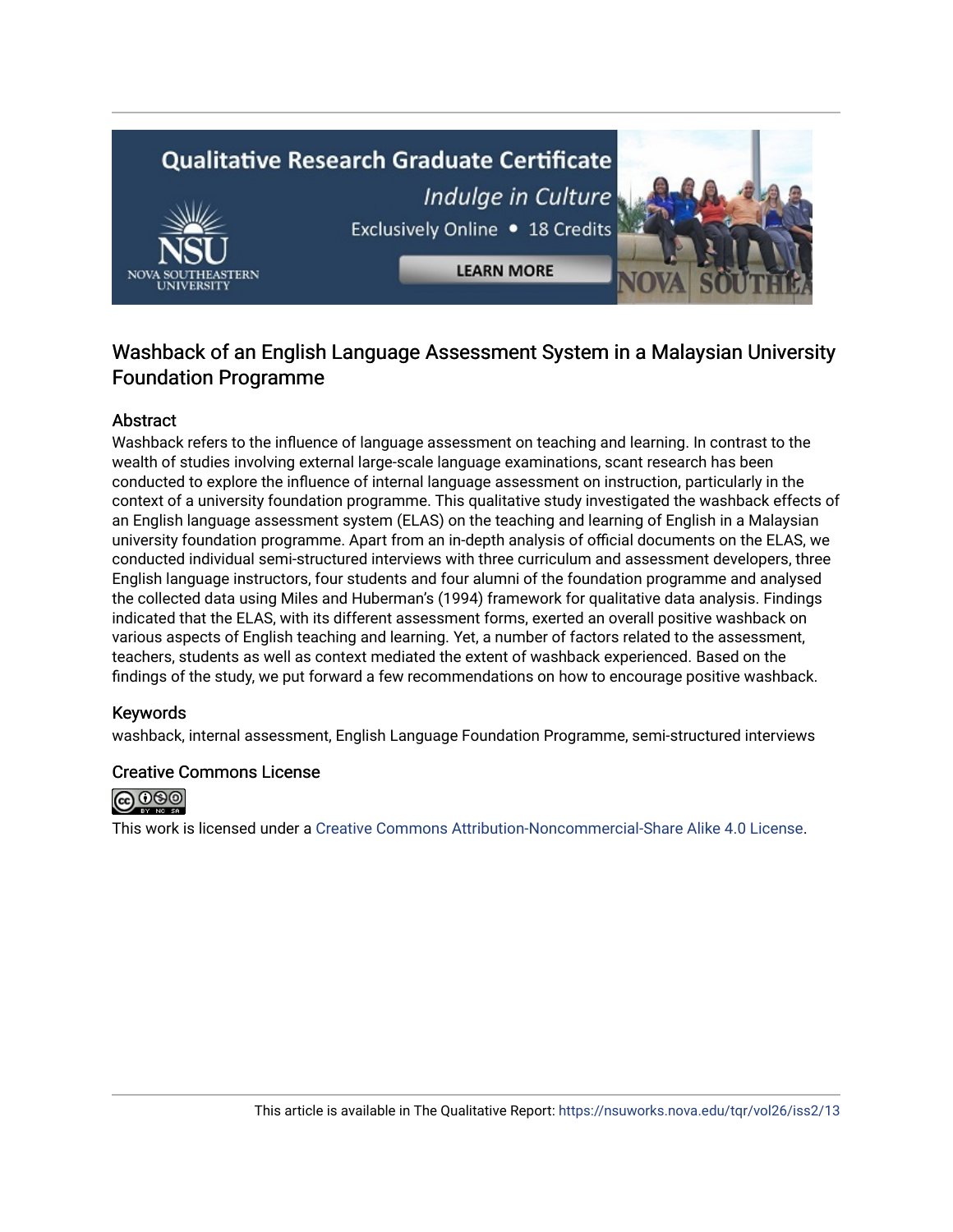

## **Washback of an English Language Assessment System in a Malaysian University Foundation Programme**

Umed Bokiev and Arshad Abd. Samad Universiti Putra Malaysia

Washback refers to the influence of language assessment on teaching and learning. In contrast to the wealth of studies involving external large-scale language examinations, scant research has been conducted to explore the influence of internal language assessment on instruction, particularly in the context of a university foundation programme. This qualitative study investigated the washback effects of an English language assessment system (ELAS) on the teaching and learning of English in a Malaysian university foundation programme. Apart from an in-depth analysis of official documents on the ELAS, we conducted individual semi-structured interviews with three curriculum and assessment developers, three English language instructors, four students and four alumni of the foundation programme and analysed the collected data using Miles and Huberman's (1994) framework for qualitative data analysis. Findings indicated that the ELAS, with its different assessment forms, exerted an overall positive washback on various aspects of English teaching and learning. Yet, a number of factors related to the assessment, teachers, students as well as context mediated the extent of washback experienced. Based on the findings of the study, we put forward a few recommendations on how to encourage positive washback.

*Keywords:* washback, internal assessment, English Language Foundation Programme, semi-structured interviews

## **Introduction**

Testing is commonly believed to have an effect on teaching and learning. A case in point would be a teacher's adaptation of teaching materials and methodology to assist students preparing for an exam. When a test has an impact on the educational process involving the teacher and the students, it is generally termed as "backwash" (Hughes, 1989); though, the term "washback" is more widespread in the language testing and assessment field (Alderson & Wall, 1993; Cheng et al., 2015). Depending on whether that impact proves harmful or beneficial, a distinction is drawn between negative and positive washback. A test is said to have negative washback when a restricted definition of linguistic competence is taken as a basis for the development of its content or design, which results in teaching and learning contexts becoming narrow in scope. Alternatively, positive washback occurs when a test stimulates good teaching and learning practices (Taylor, 2005).

Empirical studies on washback in the field of language testing have been rapidly increasing in number over the past decades since Alderson and Wall (1993) posited the 15 Washback Hypotheses (e.g., Alderson & Hamp-Lyons, 1996; Andrews et al., 2002; Cheng, 1997, 1998; Fox & Cheng, 2007; Pan, 2014; Qi, 2004, 2005; Watanabe, 1996). Overall, they have highlighted the high complexity of such a phenomenon as washback. At the same time, they have shown different aspects of learning and teaching are influenced by language tests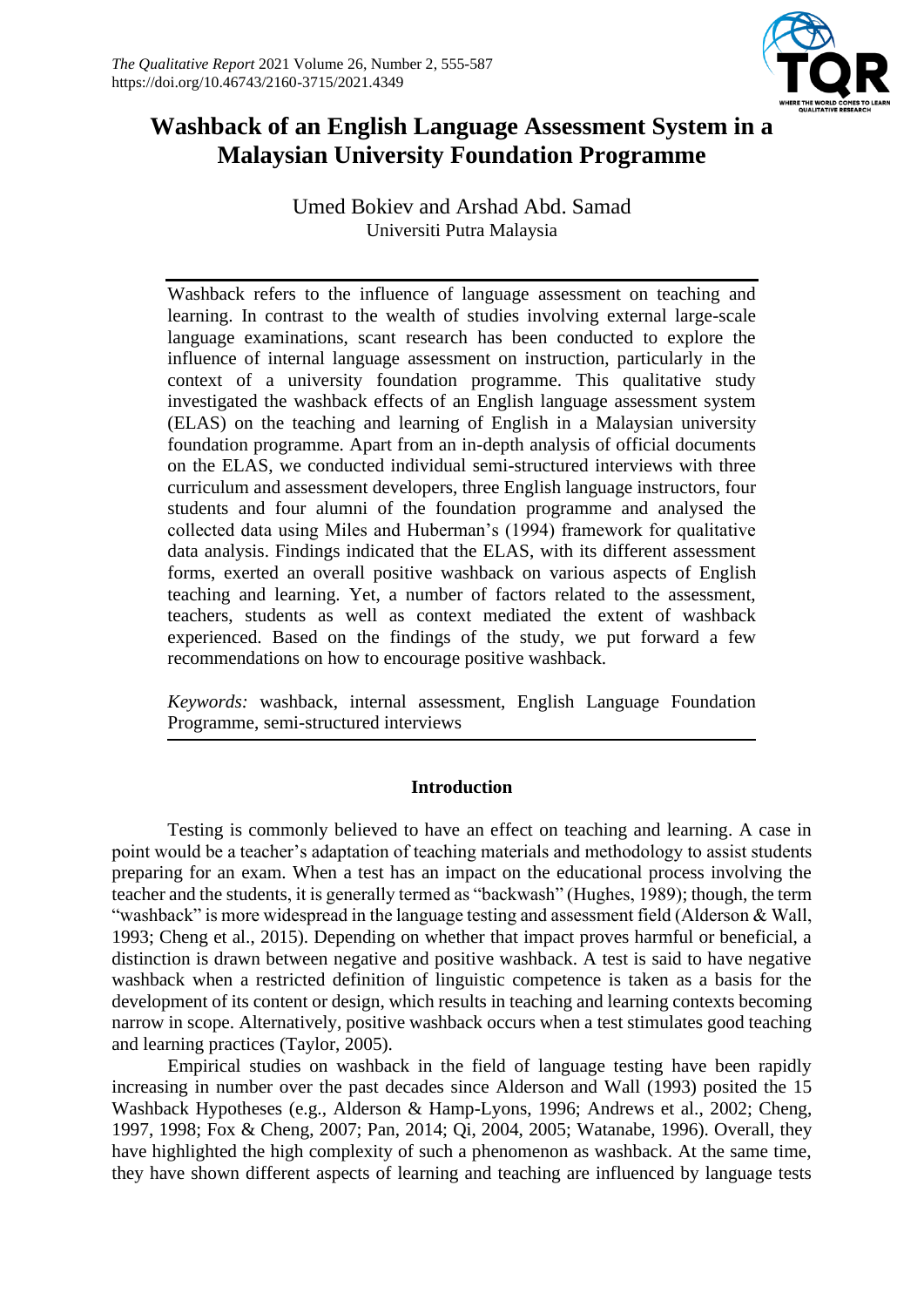with a variety of factors being involved in the washback process, which necessitates a careful study of how certain assessment procedures operate within specific settings (Tsagari & Cheng, 2017; Watanabe, 2004). However, a review of pertinent literature reveals the majority of studies on washback have focused on the effects of external large-scale one-off language examinations, which are of great consequence academically and professionally. By the same token, little investigation has been conducted into the impact of internal teacher-led assessment on language teaching and learning, as it is also acknowledged by Cheng et al. (2015). In particular, there have been only few attempts to explore the washback effects of internal language assessment in the context of a university foundation programme (e.g., Buyukkeles, 2016; Köktürk, 2015).

Furthermore, although current models of washback (e.g., Alderson & Wall, 1993; Hughes, 1993) include multiple stakeholders as participants of washback mechanisms, a larger number of previous studies have focused on the effects of tests on various aspects of teaching alone. In contrast, relatively little research to date has been conducted on the effects of assessment on learners - "the key participants whose lives are most directly influenced by language testing washback" (Bailey, 1999, p. 14), in particular on their perceptions, learning processes, and learning outcomes (Tsagari & Cheng, 2017). Moreover, despite the growing number of washback studies worldwide, only a few studies have investigated the effects of language assessment on teaching and learning within the Malaysian educational context, and, to the best of the researchers' knowledge, no washback study to date has been conducted in the context of a Malaysian university foundation programme.

The present study set out to help fill these gaps in the literature by examining the washback of an internal English language assessment system (ELAS) in a Malaysian university foundation programme from the perspective of teachers and students. In particular, it was of interest to ascertain how the assessment system affects teachers' instructional practices and students' language learning. Accordingly, the following research questions were addressed in this study:

- 1. What is the intended washback of the ELAS on the teaching and learning of English in the Malaysian university foundation programme?
- 2. How do the teachers perceive the ELAS and its washback on their English language teaching?
- 3. How do the students perceive the ELAS and its washback on their English language learning?

It is hoped that the present explorative study will contribute to a better understanding of the complexity of the washback of internal language assessment and be of benefit to all parties involved in English language foundation programmes in Malaysia and worldwide. It is noteworthy that similar programmes are increasingly prevalent in countries where English is spoken as a second or foreign language and proficiency in English is a requirement for university entry.

## **Washback in Language Assessment**

## **The Concept and Nature of Washback**

Washback refers to a controversial phenomenon, whose scope and complexity has been extensively researched by numerous applied linguists in various educational contexts over the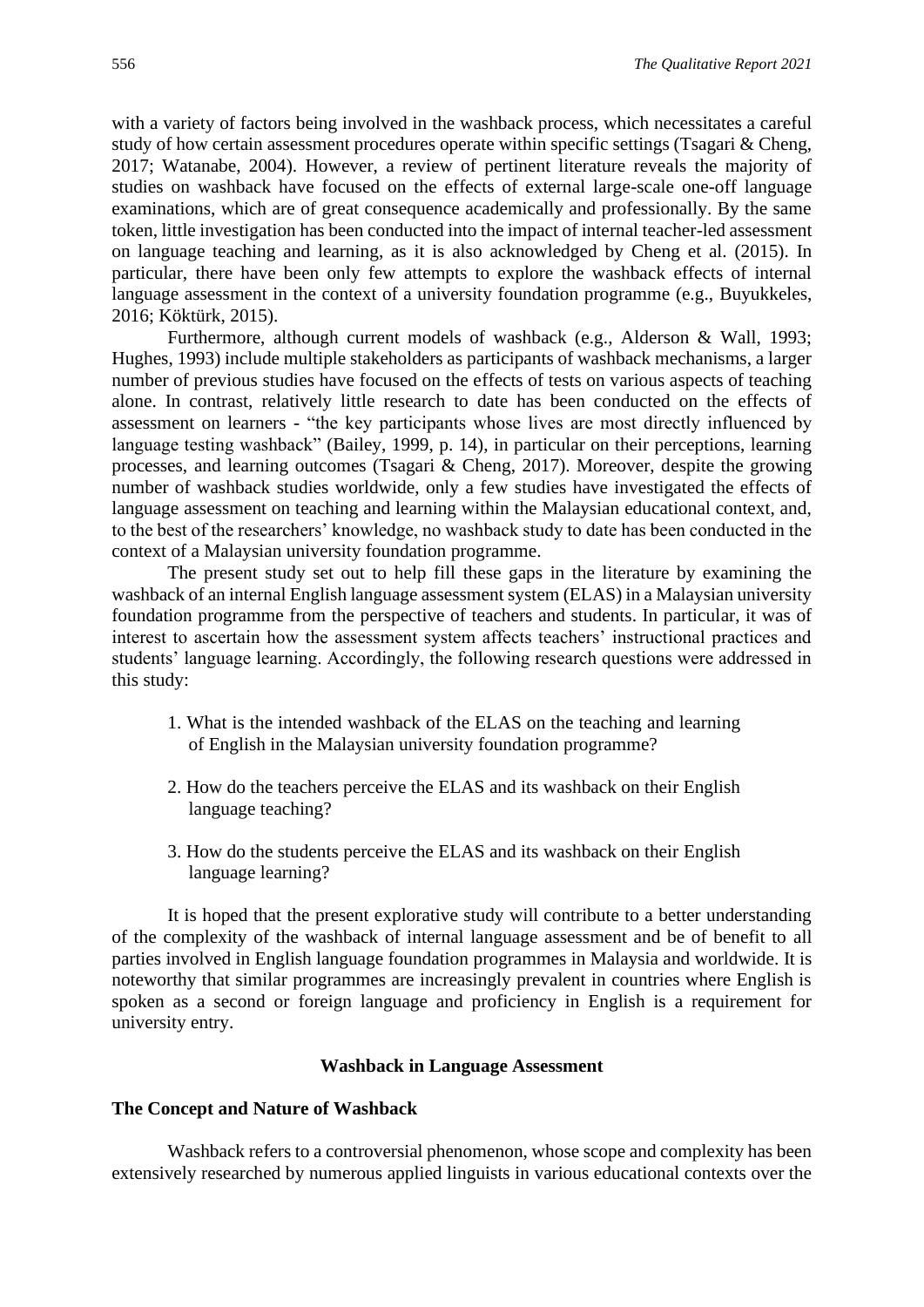last three decades. Indeed, as Cheng et al. (2015) note: "No area of language assessment research in the past 20 years has received a greater increase in attention than washback research" (p. 436). Even though there is a general consensus among researchers on the existence of washback per se, views differ widely on the precise definition of this concept.

Some researchers narrow the extent of washback to interaction of teachers and students in classrooms (e.g., Alderson & Wall, 1993; Bailey, 1996; Messick, 1996), while others hold a broader view of the phenomenon that spreads beyond classroom to society at large (e.g., Brown & Hudson, 1998; Andrews et al., 2002). It is noteworthy that some researchers (e.g., Bachman & Palmer, 1996; Hamp-Lyons, 1997), who distinguish between "test washback" and "test impact," regard washback as an aspect of "impact," where the latter refers to "any of the effects that tests may have on individuals, policies or practices, within the classroom, the school, the educational system, or society as a whole" (Wall, 1997, p. 291). However, for the purposes of this study, washback and impact will be used interchangeably as the focus is limited to the language classroom. The definition of the term "washback" as "the extent to which the introduction and use of a test influences language teachers and learners to do things that they would not necessarily otherwise do that promote or inhibit language learning" (Messick, 1996, p. 243) is also adopted.

Theorists often discuss test washback as being either "negative" or "positive" depending on whether they inhibit or promote language development respectively. According to Alderson and Wall (1993) as well as Cheng and Curtis (2004), tests and particularly language tests are oftentimes blamed for having an adverse influence or "negative washback" on teaching and learning. Similarly, Vernon (1956) and Davies (1968) hold examinations responsible for causing distortions of the curriculum and rendering learning experience restricted and dull, forcing students to practice "exam techniques rather than language learning activities" (Wiseman 1961, p. 159). Noble and Smith (1994) maintain teaching towards the tests, especially high-stakes tests, which are of great importance to individuals and institutions, has a direct and unfavourable effect on teachers and point out "teaching test-taking skills and drilling on multiple-choice worksheets is likely to boost the scores but unlikely to increase general understanding" (p. 6). Brown (2002) points out washback will become negative "when there is a mismatch between the construct definition and the test or between the content (e.g., the material/abilities being taught) and the test" (p. 12).

"Advocates of beneficial washback" (Green, 2007, p. 14), on the other hand, hold changing test formats will lead to the enhancement of learning and teaching practices. Pearson (1988) believes tests can serve as "levers for change" (p. 101) and as instruments for the improvement of curriculum and teaching. According to Alderson (1986), potential washback of tests is determined by their characteristics and utilization. Based on this interpretation, "if a bad test has negative impact, a good test should or could have positive washback" (Alderson & Banerjee, 2001, p. 214). As stated by Bachman (1990), beneficial washback takes place when the exam represents the content and competencies taught in the classroom.

Besides, from the viewpoint of washback proponents, teaching to the test can be justifiably regarded as stimulating instructional reform as long as the test represents the curriculum (Noble & Smith, 1994). It should be noted that "teaching to the test," which is referred to as "curriculum-teaching" by Popham (2001, p. 16), means "teachers direct their instruction toward a specific body of content knowledge or a specific set of cognitive skills represented by a given test." It should be clearly distinguished from "teaching the test" or "item-teaching," where "teachers organize their instruction either around the actual items found on a test or around a set of look-alike items" (Popham, 2001, p. 16).

According to Messick (1996), positive washback will become more probable when classroom activities are identical to those used in the test: "for optimal positive washback there should be little, if any, difference between activities involved in learning the language and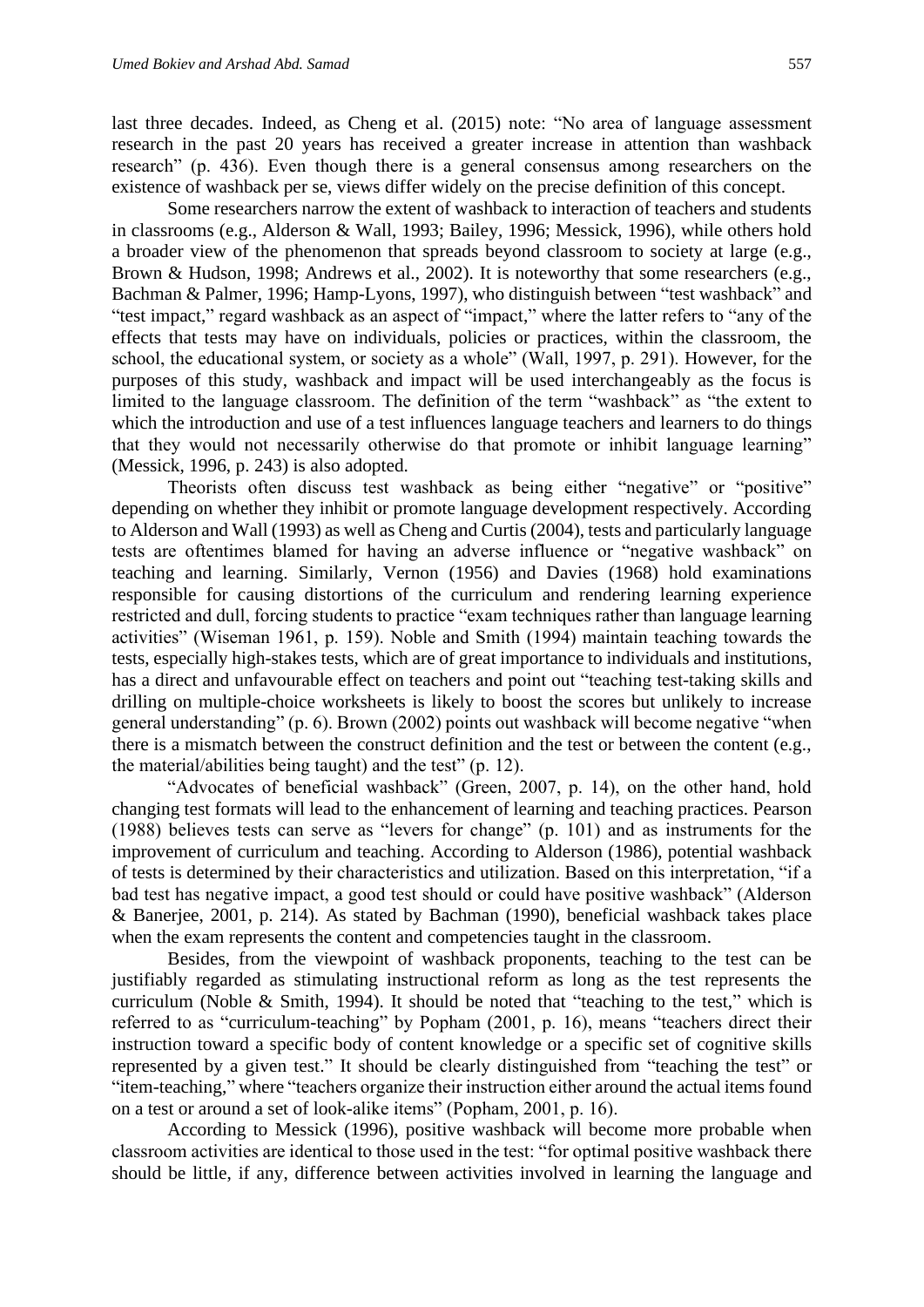activities involved in preparing for the test" (pp. 241–242). Furthermore, Messick (1996) states the likelihood of positive washback increases if tests include criterion samples: "authentic and direct samples of the communicative behaviours of listening, speaking, reading and writing of the language being learnt" (p. 241), thus minimizing "the two major threats to construct validity" (p. 247) - namely, "construct under-representation" (e.g., when a test of communicative competence does not test interactive language ability) and "construct-irrelevant variance" (e.g., when a test of communicative competence contains a high proportion of decontextualized grammar probes).

Adopting a relatively neutral standpoint, Alderson and Wall (1993) maintain the "quality of the washback might be independent of the quality of a test" (p. 118). They contend that other factors besides the test characteristics can influence the absence or presence of washback, which emphasises the necessity to differentiate between washback effects and other effects. Given the complexity of teaching and its proneness to the influence of various factors, Messick (1996) argues only effects that are explicitly relatable to the test ought to be deemed washback: "washback is a consequence of testing that bears on validity only if it can be evidentially shown to be an effect of the test and not of other forces operative on the educational scene" (p. 242). However, he warns against confusing evidence of washback with that of poor or good teaching and stresses the necessity to distinguish "…test-linked *positive* washback from *good* teaching regardless of the quality of the test and *negative* washback from *poor* teaching" (Messick, 1996, p. 243, emphasis added).

## **Theories and Research on Washback**

Hughes (1993) argues tests inherently affect attitudes and perceptions towards teaching and learning. In an attempt to illustrate the mechanism of test washback, he further uses the participant-process-product trichotomy as major components that are affected by washback. "Participants" include students, teachers, administrators, materials developers and publishers; "processes" denote actions taken by the participants that may contribute to the process of learning, such as the development of materials, syllabus design, and teaching methods; while "products*"* constitute what is learned and the quality of the learning (Hughes, 1993).

Alderson and Wall (1993), on the other hand, elaborate on micro-facets of teaching and learning, which could be influenced by exams in elucidating the washback mechanism. Based on their seminal Sri Lankan study (Wall & Alderson, 1993) as well as the review of previous case studies in the Netherlands, Turkey and Nepal, they formulated 15 hypotheses on test washback effects in relation to teachers, learners, teaching content, teaching methodology, quality, and quantity of teaching and learning as well as the link between the extent of washback and test status. Subsequently, these hypotheses were revisited and refined by Alderson and Hamp-Lyons (1996) as follows: "Tests will have different amounts and types of washback on some teachers and learners than on other teachers and learners" (p. 296).

Having congruently synthesized relevant literature along with the Washback Hypotheses by Alderson and Wall (1993) as well as Hughes' (1993) participant-processproduct trichotomy, Bailey (1996) advanced her "basic model of washback" presented in the form of a diagram with an addition of "researchers" into the "participants" category. In her model, Bailey (1996) corroborates Hughes' (1993) idea that "the ultimate product of beneficial washback is the improved learning of the construct being measured" (Bailey, 1996, p. 11).

The participant-process-product trichotomy proposed by Hughes (1993) is reflected in the focus of many studies on washback effects published since the early 1990s. A review of the relevant literature also indicates that washback studies can be classified into two broad categories: (1) studies on traditional large-scale, standardized, multiple-choice tests, which are generally perceived to have adverse effects on teaching and learning; and (2) studies on newly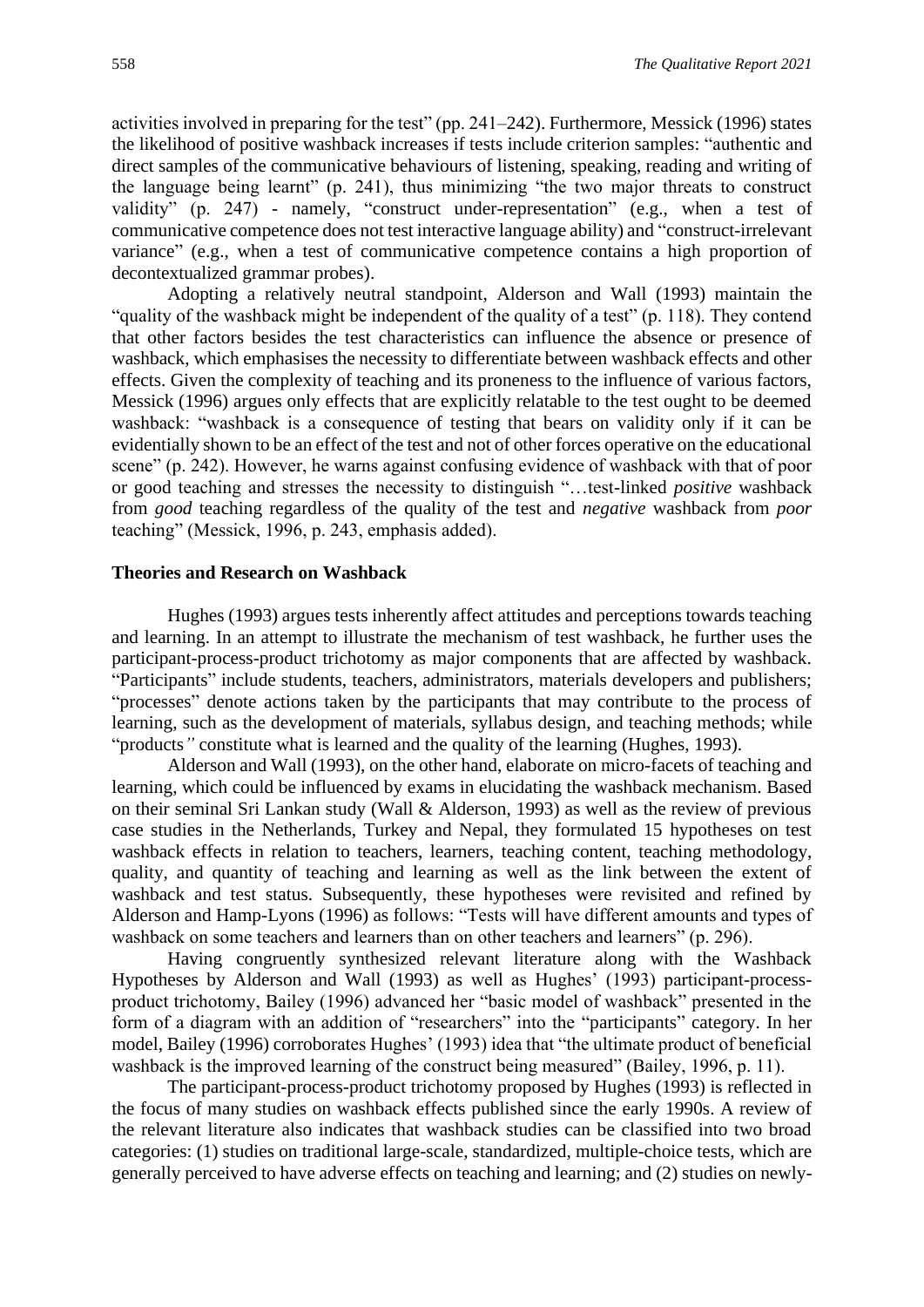introduced or revised tests designed to bring about positive impact on teaching and learning (Tsagari & Cheng, 2017). The latter can be further divided into two groups: (a) an overwhelming majority of studies investigating the impact of external (national and international) one-off language examinations and (b) a smaller number of studies exploring the washback effects of internal teacher-led language assessment. This study focuses largely on the latter of these two groups and hence this review of past research will generally highlight the findings of studies with a similar context and focus according to washback effects on participants, processes, and products.

In one such study, Muñoz and Álvarez (2010) investigated the washback of a classroom-based oral assessment system at a language centre of a private university in Colombia. Data collected through student and teacher surveys, classroom observations, as well as external evaluations of students' speaking performances indicated positive impact of the classroom assessment on different aspects of teaching and learning. This study highlighted the importance of institutional support in order to promote positive feedback as the authors concluded that the on-going guidance and support for teachers allowed the internal assessment system at the centre to generally succeed.

Teacher factors are also prominent in the study conducted by Watanabe (1996) who investigated the influence of an in-house Japanese university entrance examination on teaching methods. Data collected through interviews with teachers, classroom observations as well as analyses of examinations of English suggested minimal relationship between the test and the teaching methodology used in the classroom. Watanabe, however, concluded teacher factors, such as personal beliefs, academic background, as well as teaching experience suppressed the washback of the test on the choice of methodology by teachers. Teachers often are in the position to exercise some degree of agency over test washback as indicated by Larsson and Olin-Scheller (2020) who describe how teachers choose to adapt to some parts of a national test in first-year Swedish and simultaneously express resistance to other parts.

Just as teachers may respond in different ways to tests, students too have also shown varied responses as well, depending on learner characteristics and attributes. In a study by Buyukkeles (2016), for example, an internal high stakes exit test on students' learning motivation at the EFL preparatory school of a Turkish university had a greater motivational effect on higher proficiency than on lower proficiency students. The test, designed to assess students' core language skills along with vocabulary and grammar knowledge, was used to decide the eligibility of students for university admission. Based on data from a questionnaire administered to 366 students and standardised interviews with 6 students, the researcher concluded the test had exerted negligible washback on both higher and lower proficiency students' intrinsic motivation for learning English. However, the test also exerted a significant impact on the extrinsic motivation of students in both groups, affecting higher proficiency students to a greater extent.

In terms of how washback can affect the processes related to tests, Yu's (2010) study provides some interesting insights especially with respect to the implementation of School Based Assessment (SBA). The study examined the impact of a SBA component introduced as a part of the Hong Kong Certificate of Education Examination in English on the teaching and learning of English in a secondary school. Designed to assess students' speaking skills, the SBA component was intended to become an integral part of instructional processes as well as strengthened core assessment practices such as providing continuous feedback to students on their performance. The results of the case study involving interviews, surveys and classroom observation indicated SBA affected the amount of classroom activities and assessment practices, though it was treated by teachers as a separate exam. With regards to students, the study suggested some washback of SBA on students' learning activities outside the classroom.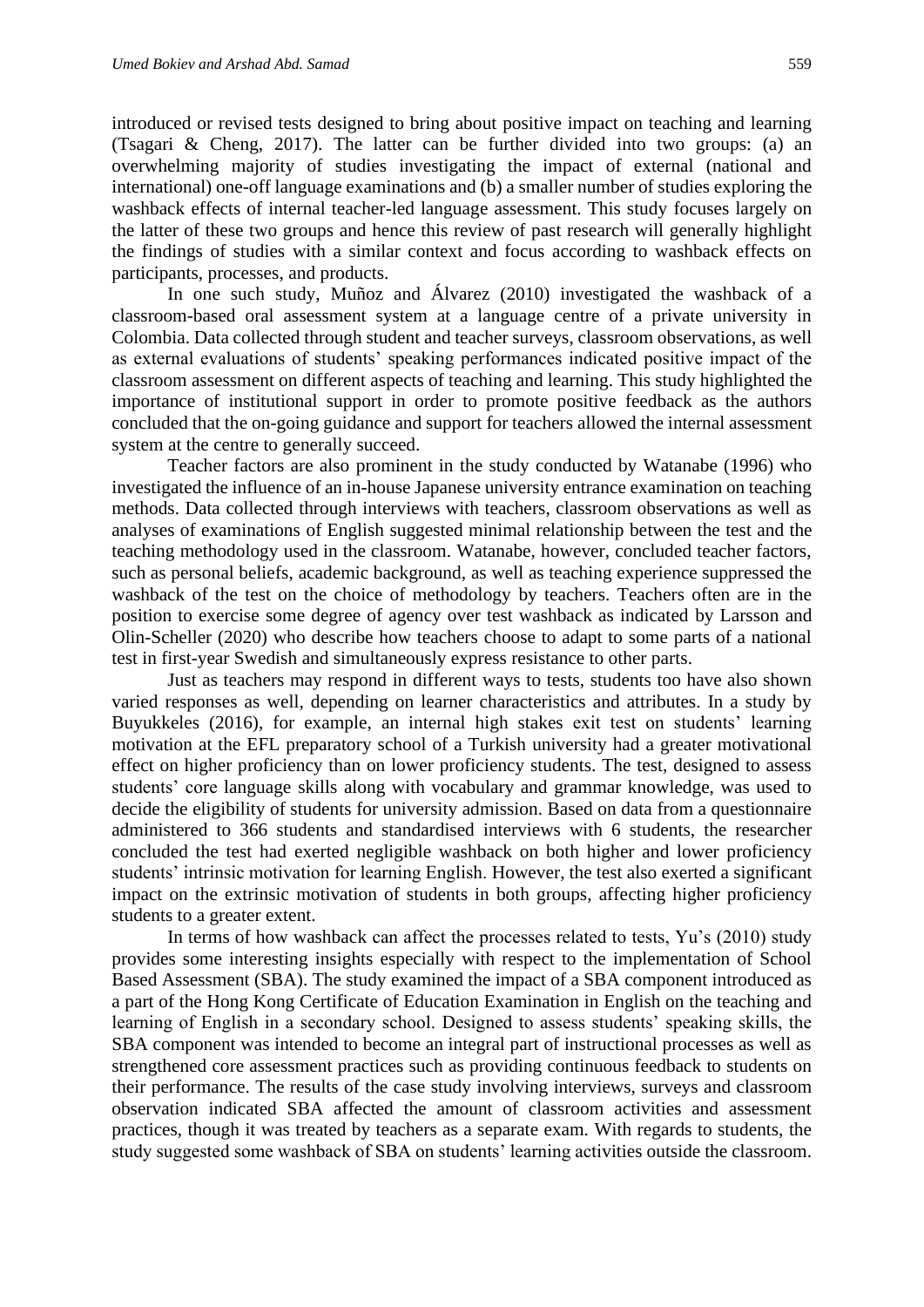However, contrary to expectation, the students did not perceive the benefits of teacher and peer feedback, which they regarded as superficial and not useful.

Finally, many studies have also examined the assessment format used by the tests. The study by Hung (2012), for example, explored the washback of e-portfolio assessment on student teachers' learning. The portfolio project was introduced as an alternative assessment project in a teacher training course of a national university in Taiwan and involved 18 students taking the Master TESOL programme. From the analysis of data derived from interviews combined with observations and document analysis, the author concluded that the portfolio assessment exerts positive washback on learning by helping the project participants build a community of practice, facilitate peer learning, improve content knowledge acquisition, encourage professional development, and foster critical thinking. Nevertheless, they also noted e-portfolio assessment caused negative washback as well by raising anxiety in the learning process due to larger audiences in their work and the technical know-how required in the use of technology.

In the Turkish context, the study by Köktürk (2015) investigated the washback effects of quizzes and mid-term exams on teaching and learning at a Turkish university EFL preparatory school. Data were collected by means of a questionnaire administered to 464 students, interviews with 10 students and 6 instructors. The results suggested that the quizzes had mainly negative washback effects, whereas the mid-term exams had both positive and negative effects on learning and teaching. As the quizzes administered mainly dealt with lexical and grammatical aspects, the researcher believed that they would not be able to assess students' skills that were directly related to language use. As a result, "instead of learning, the students memorize the rules and the words" (p. ix). Mid-term exams, on the other hand, assessed the four language skills and were found to help the students enhance their communicative competence and language use. However, Köktürk regarded that the assessment situation also led to negative washback as both the instructors and students were found to neglect grammar and vocabulary in classes owing to the absence grammar and vocabulary sections in the midterm exam.

There have been few attempts to explore the impact of internal language assessment on teaching and learning within the framework of a university foundation programme (Buyukkeles, 2016; Köktürk, 2015), and specific language teaching and learning situations can exert different kinds and levels of washback. In this respect, there is a lack of studies on washback in the Malaysian educational context. The present study aims to help fill these gaps in the literature by examining the washback of an internal English language assessment system on teaching and learning in a Malaysian university foundation programme, specifically from the perspectives of teachers and students. As stated by Tsagari (2007), to gain a complete understanding of washback, it is imperative to examine the impact of a given test from multiple perspectives, including "at least the two central participants involved: teachers and students" (p. 59).

## **The English Language Assessment System (ELAS)**

The English language assessment system (ELAS) under consideration is part of a oneyear English language preparation programme offered in a Malaysian university's centre for foundation studies that the language centre of the university developed over a period of more than 12 years. Students in the centre for foundation studies are required to take two English language courses in the ELAS over a period of a year in addition to courses in the sciences and mathematics. Although the students are required to sit for a standardized national English language examination as an entry requirement into the university's degree programme, the ELAS is not a direct test preparation programme but rather focuses on raising student language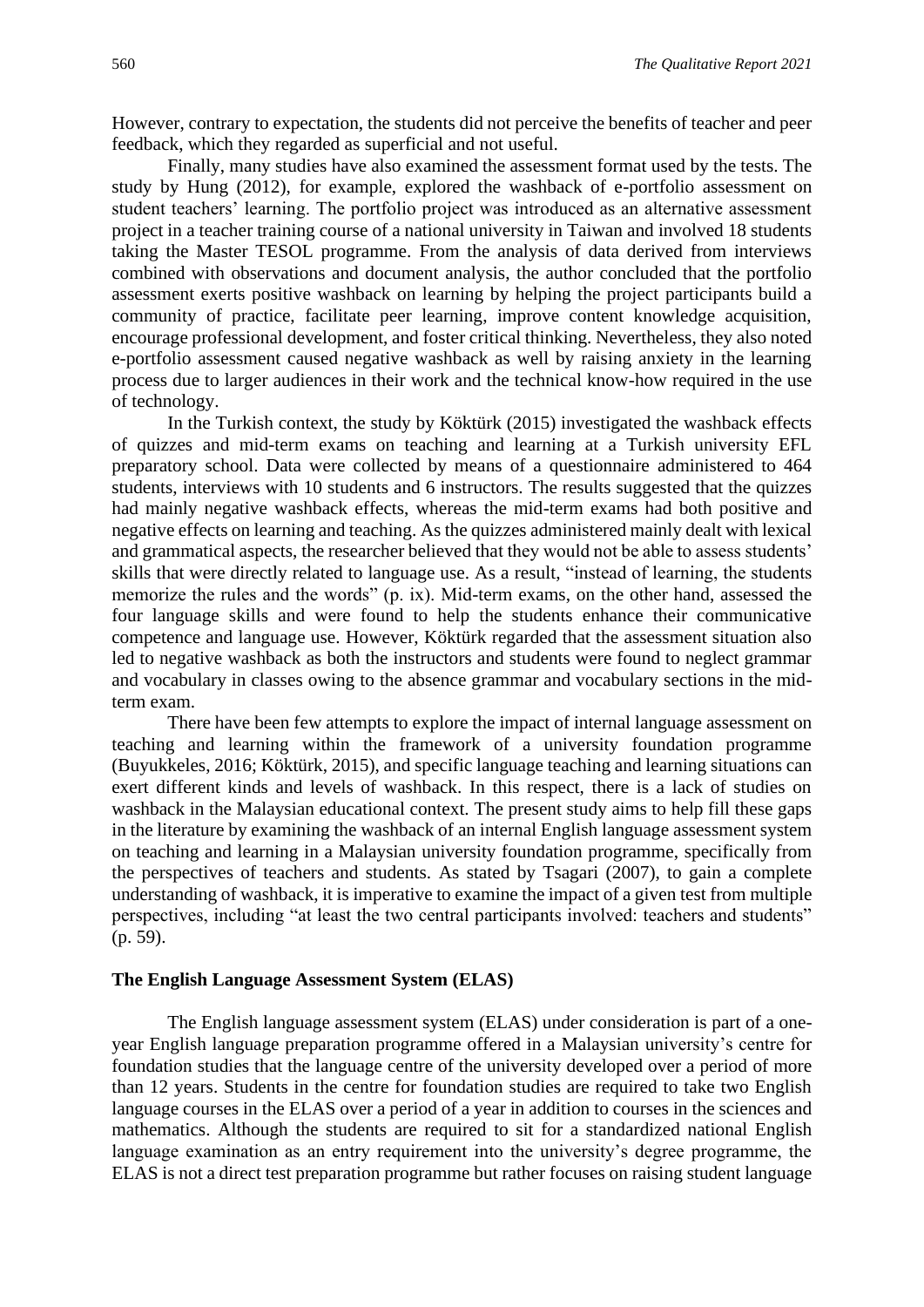proficiency. Students in the ELAS programme are generally exposed to an assessment system that differs from the national standardized examinations that they sat for at the end of their secondary school education as well as the one they will take in order to enter the university as an undergraduate.

The ELAS consists of various assessment formats, such as student-centred learning (SCL) tasks, portfolio assessments as well as formal tests designed to evaluate students' general and academic language abilities over two 18-week semesters. In both courses, evaluation is divided into continuous assessment, which involves a series of assignments, tasks and short tests, and the final course examination, both having equal contribution to the final grade. The weightings for each mode of assessment are shown in Table 1 below.

## **Table 1**

| <b>SEMESTER 1</b><br>(Course 1)    |                                                                                | <b>SEMESTER 2</b><br>(Course 2) |                                                                                                  |  |  |
|------------------------------------|--------------------------------------------------------------------------------|---------------------------------|--------------------------------------------------------------------------------------------------|--|--|
| <b>Continuous Assessment (50%)</b> |                                                                                | Continuous Assessment (50%)     |                                                                                                  |  |  |
| $W^*2-18$                          | $SCL**$ tasks $(10\%)$<br>Speaking, listening,<br>reading, writing,            | W1-17                           | SCL tasks $(10\%)$<br>Speaking, listening, reading, writing,<br>grammar and vocabulary           |  |  |
| W7                                 | grammar and vocabulary<br>Test 1 (10%)                                         | W7                              | Test $1(10\%)$<br>Listening and note-taking                                                      |  |  |
|                                    | Listening and note-taking                                                      | W8-12                           | <b>Academic Portfolio (30%)</b>                                                                  |  |  |
| W8-17                              | <b>Writing Portfolio (15%)</b><br>1. Report writing<br>2. Essay writing        |                                 | 1. Opinion Forming (individual) 5%<br>2. Information Gathering &<br>Organisation (pair work) 20% |  |  |
| W14                                | Test $2(15%)$<br>Reading comprehension                                         |                                 | 3. Poster Presentation (pair work)<br>5%                                                         |  |  |
|                                    | Final Examination (50%)                                                        | Final Examination (50%)         |                                                                                                  |  |  |
| W <sub>15</sub>                    | Speaking Assessment (15%)<br>1. Individual presentation<br>2. Group discussion | W18                             | Written Test $(50\%)$<br>1. Writing $35%$<br>2. Reading comprehension 15%                        |  |  |
| W <sub>18</sub>                    | Written Test (35%)<br>1. Report writing 15%<br>2. Essay writing 20%            |                                 |                                                                                                  |  |  |

*Weightings of Continuous Assessment and Final Examination*

*Note.*  $*W = \text{Week}, **SCL = student-centered learning$ 

Toward the end of the first semester of the foundation programme, all students are required to take the Malaysian University English Test (MUET), which is an external English language proficiency examination set as a prerequisite for admission to all public universities in Malaysia. MUET is broadly similar to other criterion-referenced language proficiency tests, such as IELTS and TOEFL, and consists of four components: listening, speaking, reading and writing (Malaysian Examinations Council, 2006). Test takers can achieve the maximum aggregate score of 300, which is made up of scores of 45 for listening and likewise for speaking, 120 for reading and 90 for writing. Depending on the total scores achieved across the four components, test takers will receive a band score showing their level of proficiency, which range from Band 1 (Extremely limited user) to Band 6 (Excellent user). The minimum set for entry to most universities in Malaysia is MUET Band Score 3, while Band Score 4 is required for admission to degree programmes as TESL, English Literature, Medicine and Law, which require higher proficiency in the language.

The fact that the ELAS is embedded in the curriculum indicates a difference between internal classroom assessment and external testing, which should be considered in the present study. As pointed out by Goldstein (1989), the main difference between external testing or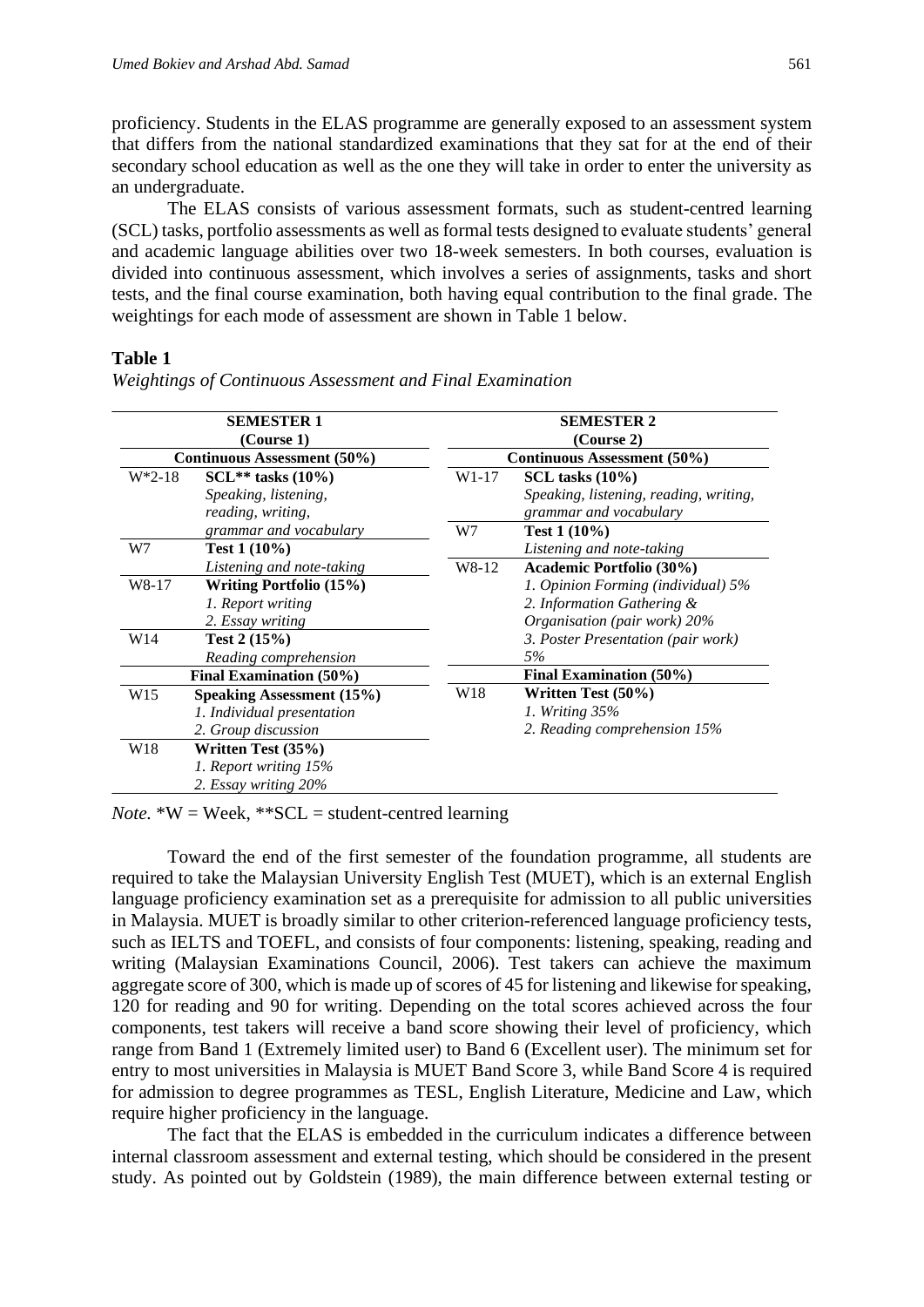"separate assessment" and classroom assessment is "its deliberate attempt to avoid connection with particular learning environments" (p. 140). Classroom evaluation is closely connected with learning processes and given that the ELAS is integrated with classroom instruction, its impact on learning and teaching is likely to differ from the influence of an external exam, especially considering that teachers are encouraged to deal with the test content in pursuance of the curriculum objectives (Muñoz & Álvarez, 2010).

An important feature of the ELAS is that information from various assessment formats is used both for formative and summative purposes, which is in harmony with the underpinning principles of "assessment *for* learning." Accordingly, students' learning is promoted through providing "information to be used as feedback, by teachers, and by their students, in assessing themselves and each other, to modify the teaching and learning activities in which they are engaged" (Black et al., 2003, p. 2). As stated by Biggs (1998), there is a "powerful interaction" between summative assessment (SA) and formative assessment (FA), which "could usefully be incorporated in an overall synthesis, so that both backwash (from SA) and feedback (from FA) are conceptualized within the same framework" (p. 105). He argues this type of synthesis can potentially bring about a significant enhancement of learning by virtue of allowing to engineer positive washback from summative assessment "supporting" the feedback from formative assessment (p. 105).

Although we believe the ELAS positively influences teaching and learning in the foundation programme, there is no empirical evidence to support this claim. Nevertheless, the approach taken by the ELAS to assign equal weight to continuous assessment and the final examination underscores the increasing belief in the importance of classroom-based assessment in Malaysian educational institutions. These institutions have long relied on end of programme or summative assessments to assess student learning. The first author of this article is a graduate student in Language Education while the second is a staff member of the Language Centre at the university. As educationists, we subscribe to the belief that washback can provide many positive effects on teaching and learning and consider a study on the washback of the ELAS as an opportunity to investigate how components in the education setting – the participants, processes, and products – are affected by washback. Since there are various factors mediating washback in addition to the assessment itself, it is important to understand them in order to gauge whether the intended positive effects of the ELAS are realized. As Alderson and Wall (1993) point out, "washback needs to be studied and understood, not asserted" (p. 68).

## **Methodology**

In this study we aimed to explore teachers' and students' perspectives on the impact of the ELAS and qualitative research methods were deemed most appropriate to yield data that would best suit the research purpose. Researchers have increasingly employed qualitative research approaches in the field of language teaching and learning, and this is also becoming more apparent in research on washback (Watanabe, 2004). In contrast to quantitative research, which is characterized by the gathering of data with the aim of testing hypotheses about phenomena, qualitative research seeks to explore and understand the phenomena from the participants' point of view (Leedy & Ormrod, 2001). Qualitative methods are also more flexible compared to quantitative research methods in that they allow greater spontaneity and adaptation of the interaction between the researcher and the study participants (Mack et al., 2005).

Among different qualitative research strategies, we adopted the qualitative case study design to answer the research questions in the present study. A qualitative case study is "an indepth analysis of a bounded system" (Merriam & Tisdell, 2015, p. 42), where bounded system denotes "a single entity, a unit around which there are boundaries" (p. 38). In terms of the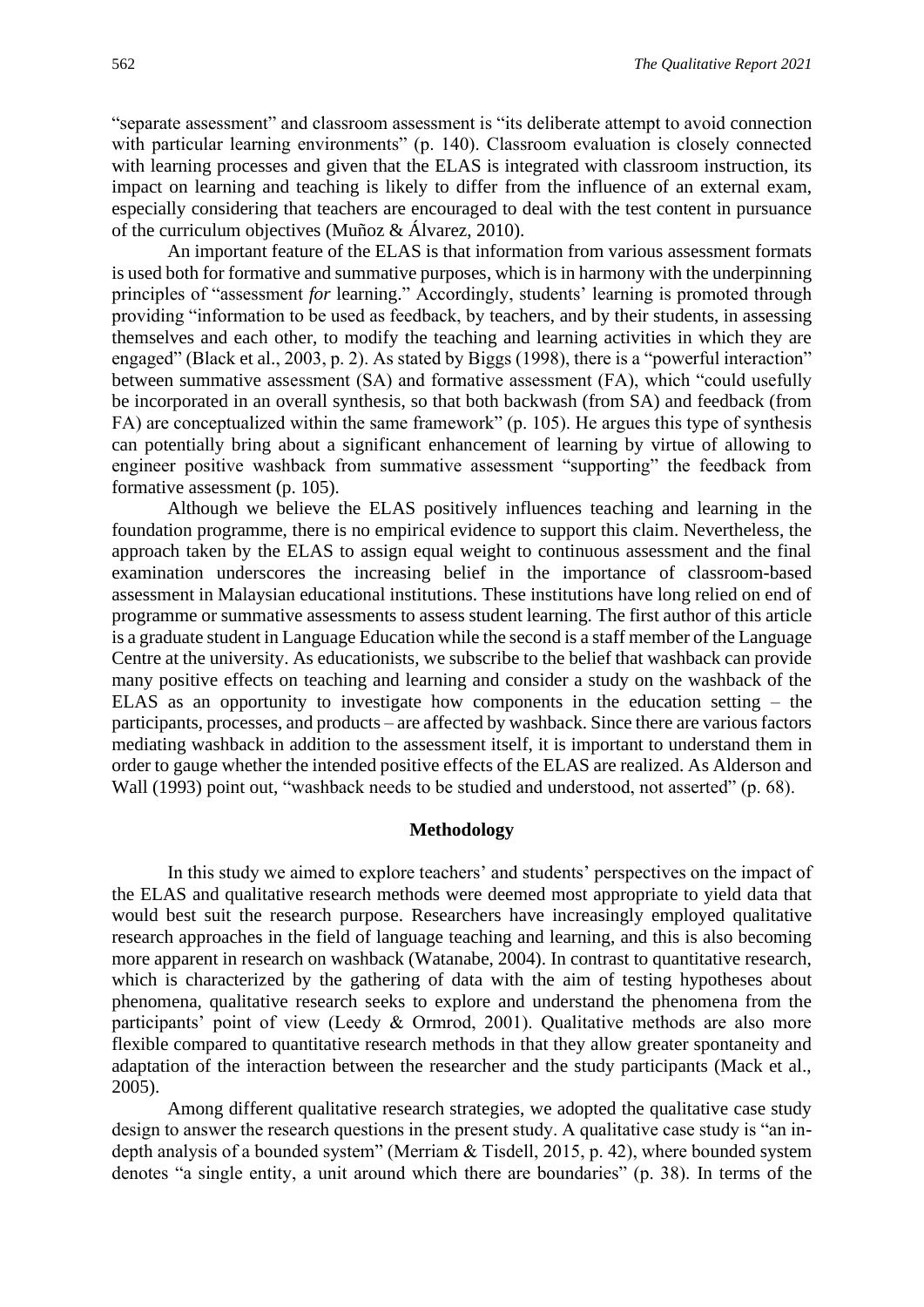research process, Yin (2014) defines case study as "an empirical inquiry that investigates a contemporary phenomenon (the 'case') within its real-life context" (p. 16). Similarly, Miles, Huberman, and Saldaña (2014) see the case as "a phenomenon of some sort occurring in a bounded context" (p. 28). Given the purpose of this study was to investigate the washback of a language assessment system on the teaching and learning of English in a Malaysian university foundation programme, which is a bounded context, qualitative case study stood out as the most suitable research design. We believed that adopting this research strategy would help us understand not only how the ELAS influences teaching and learning, but also why it has such an impact in this particular context.

## **Research Participants**

In accordance with the research objectives, three types of participants were involved in this study: (1) curriculum and assessment developers, (2) English language instructors, and (3) students. We used maximum variation sampling, which involves "purposefully picking a wide range of cases to get variation on dimensions of interest" (Patton, 2015, p. 267) to select the participants in order to enhance the transferability (Lincoln & Guba, 1985) of the findings and, more importantly, to investigate the role of various factors mediating the washback of the assessment system under consideration, in particular those related to the teachers and to the students.

All the participants in the study were recruited by first approaching their immediate supervisors to obtain permission to meet and interview the relevant staff members and students. Despite the management being aware of the purpose of and participants involved in the study, we felt it was still useful to maintain participant anonymity so as to obtain greater openness in their responses. Consequently, we informed all participants that their identities would be protected, and they would remain anonymous in the reporting of the research. We also made it clear to them that participation in the study was entirely voluntary and that each of them had the right to withdraw from the study at any point. All the research participants indicated their willingness to participate in the study and signed an informed consent form prior to the interviews. At the time of the research, no institutional review board approval was required to conduct the study.

#### *Curriculum and Assessment Developers*

Three curriculum and assessment developers from the university's language centre, who were responsible for English courses at the centre for foundation studies, participated in the study. The names of the curriculum and assessment developers were replaced with the pseudonyms CAD-1, CAD-2 and CAD-3. The average teaching experience of the curriculum and assessment developers was around ten years. All of them had previously taught various English courses at the university's language centre and centre for foundation studies and held relevant academic requirements to teach English in Malaysian universities. The main reason for including the curriculum and assessment developers in the study was to understand the intended washback of the assessment system on teaching and learning.

## *English Language Instructors*

Six English language instructors were teaching at the centre at the time of the research. From this total, we selected three instructors, largely on the basis of their ability and willingness to take time off from work and be involved in the study. The pseudonyms used to refer to the English language instructors are ELI-1, ELI-2, and ELI-3. For the sake of simplicity, the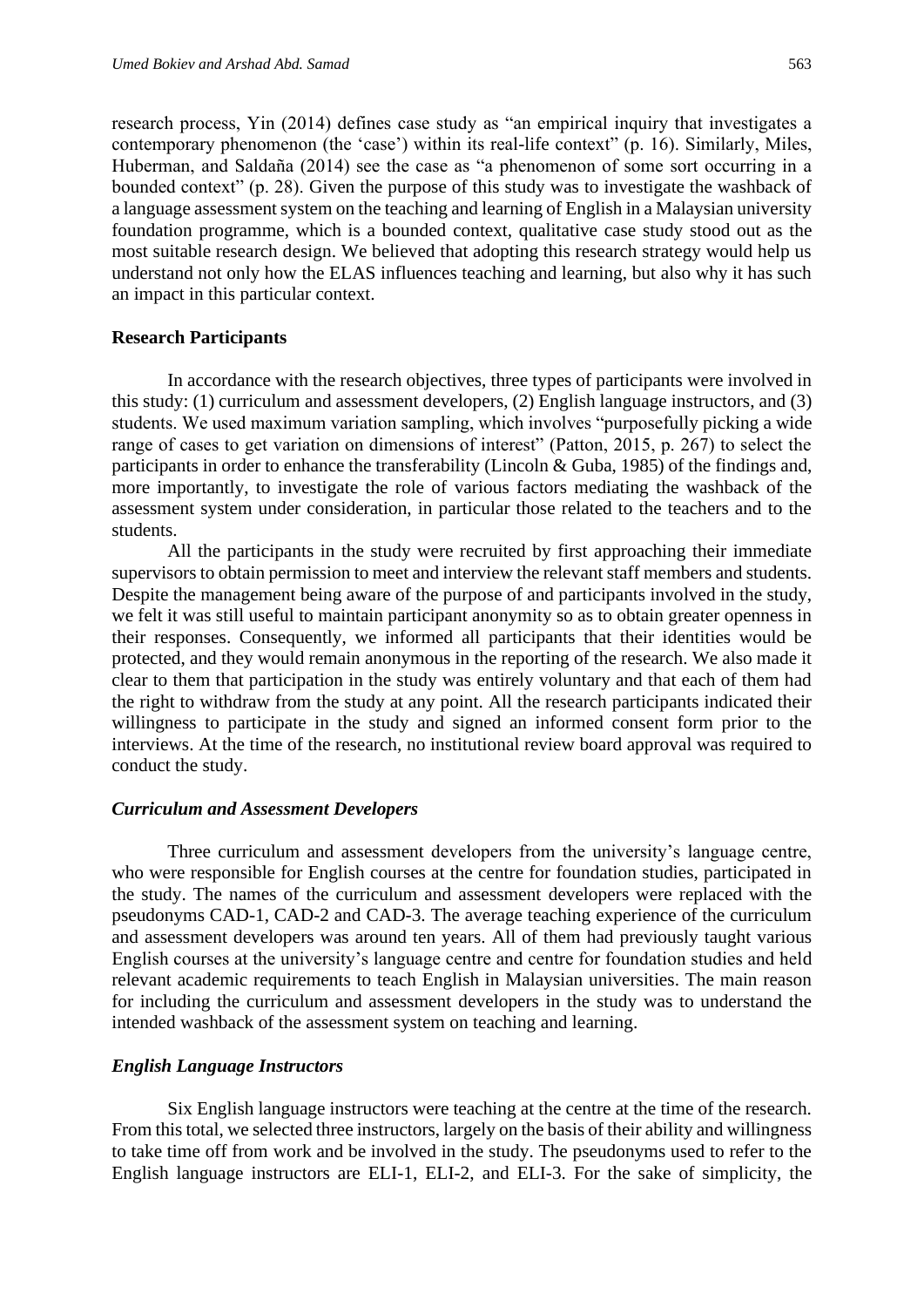English language instructors will also be referred to as "teachers" in the study. The main criteria for selecting English language instructors were their qualifications, previous teaching experience, experience of teaching English at the centre for foundation studies, and willingness to participate in the study. All three teachers had formal teaching qualifications from local universities in Malaysia, two of them holding a bachelor's degree (ELI-1, ELI-3) and one holding a master's degree in TESL (ELI-2). One of the language instructors had more than 20 years of experience in teaching English at secondary and tertiary levels (ELI-1), while each of the other two language instructors had been teaching English mainly at tertiary level for around 10 years. At the time of this study, all of them had been teaching the English preparatory programme at the university's centre for foundation studies for several months.

The fact it was the very first time the English language instructors were implementing the ELAS, which as a whole was significantly different from their previous assessment practices, was expected to afford a favourable opportunity to explore the washback effects the ELAS had on their teaching. Although the main purpose of including English language instructors as research participants was to ascertain their understanding of how the assessment system in question influenced their teaching, they were also asked about their views with regards to its washback on students and their learning.

#### *Students*

The English language instructors suggested several students based on a set of criteria that we listed. From the names provided, we selected a total of eight students to participate in the study. Four of them were enrolled in the foundation programme at the time of this research, while the other four had recently completed the preparatory programme and were pursuing their undergraduate studies at the university. The main reason for including alumni of the foundation programme was to elicit their overall perception of the assessment system and its long-term impact on their language skills. We felt that they were in a unique position to provide valuable information on the implementation of the ELAS as they had completed the programme and were also more likely to provide honest opinions about it. Apart from their perception of the washback of the assessment system on their learning, both groups of students were also asked about their opinion as to its washback on teachers and their instructional practices.

The main criteria for selecting students were the secondary school they attended, group enrolled in, their self-reported perceived level of proficiency in English (at the time of this study) and willingness to participate in the study. Table 2 below provides information on the student respondents, including the pseudonyms used.

|                        | <b>CURRENT STUDENTS</b> |         |         | <b>ALUMNI</b> |         |         |         |         |
|------------------------|-------------------------|---------|---------|---------------|---------|---------|---------|---------|
| Pseudonym              | $LPS-1$                 | $MPS-2$ | $HPS-3$ | $HPS-4$       | $LPA-5$ | $MPA-6$ | $MPA-7$ | $HPA-8$ |
| Gender                 | M                       | F       | M       | M             | F       | F       | F       | F       |
| Age                    | 18                      | 19      | 19      | 18            | 20      | 20      | 20      | 20      |
| <b>Perceived level</b> | 3                       | 4.5     | 5       | 5             | 3       | 4       | 4       |         |
| of English             |                         |         |         |               |         |         |         |         |
| proficiency $(1-6)$    |                         |         |         |               |         |         |         |         |
| <b>MUET</b> score      | 3                       |         |         |               |         | 4       |         | 4       |

#### **Table 2**

*Characteristics of Student Participants*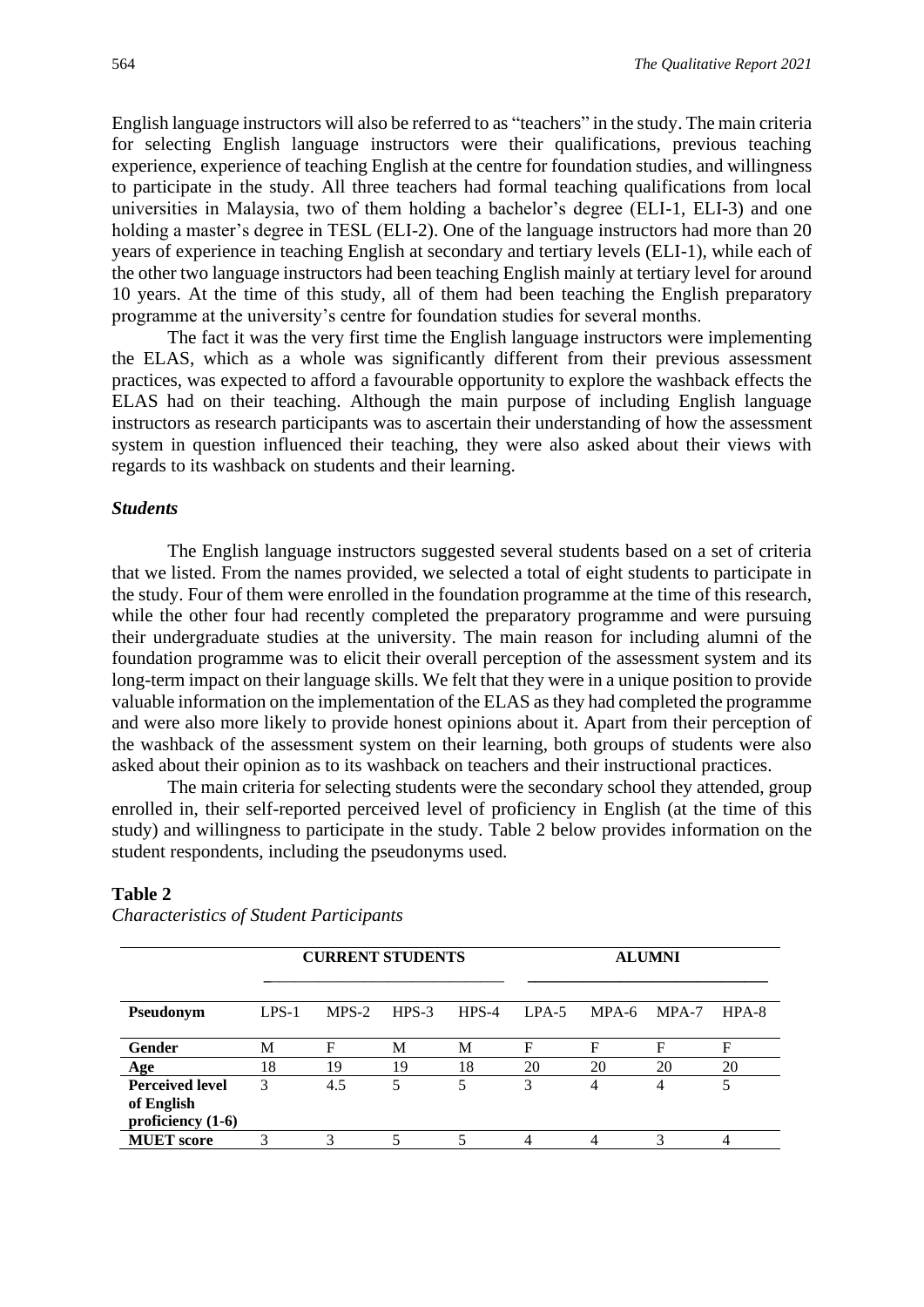In order to examine the role of language proficiency level in mediating the washback of the ELAS, we categorized the students into three groups based on their perceived level of English proficiency:

- low proficiency students (3): LPS-1, LPA-5
- medium proficiency students (4/4.5): MPS-2, MPA-6, MPA-7
- high proficiency students (5): HPS-3, HPS-4, HPA-8

The final letters "S" and "A" in the pseudonyms refer to current students and recent alumni of the foundation programme respectively.

## **Data Collection**

The primary data collection method used in the study was face-to-face interviewing. Compared to other data collection methods, interviewing provides more scope for in-depth enquiry, taking into account that each person is the best authority on his or her own experience of certain phenomena or situations (Darlington & Scott, 2002). Apart from being "the most often used method in qualitative inquiries" (Dörnyei, 2007, p. 134), interviewing is also one of the most frequent data collection methods in washback research (Banerjee & Tsagari, 2016; Watanabe, 2004). In comparison with unstructured and structured interviews, semi-structured interviews afford respondents opportunities to present their views more comprehensively, whereby the entire interview remains controlled by the interviewer (Denscombe, 2014). We developed the interview guides for each group of participants based on the research questions and the review of washback literature. The interview guide for curriculum and assessment developers consisted of demographic questions related to their personal background and openended questions about the intended washback of the ELAS on teaching and learning as well as its implementation. Similarly, the interview guides for teachers and students included demographic questions on their personal background and open-ended questions designed to elicit their perception of the ELAS and its washback on teaching and learning. In view of the central role of the teachers and the students in the present study, we conducted two pilot interviews with one non-research participant from each group, which allowed us to refine the interview questions before they were actually used in the study (Merriam & Tisdell, 2015).

We conducted 40–55-minute interviews over a period of four months with the different groups of participants. The curriculum and assessment developers and the alumni of the foundation programme were interviewed once. However, interviews with the students and the teachers consisted of two rounds as they represented the primary sources of data in this study. The first-round interviews were conducted after the first semester of the foundation programme and aimed at exploring the language instructors' and students' perceptions of the impact of the assessment in the first English course. The second-round interviews took place towards the end of the second semester and were mainly focused on the perceived impact of the assessment in the second English course. All interviews were audio recorded with the participants' permission and subsequently transcribed for analysis. In addition to interviews, official documents related to the curriculum and the assessment system such as the University Senate approved course outlines, educational programme outcomes, course assessment rubrics, as well as sample tests and assignments were analysed to investigate the degree of compatibility between the assessment system and the curriculum in terms of content, objectives and format. In doing so, the aim was to determine the kind of washback the assessment system was meant to produce and how it was expected to be implemented (Watanabe, 2004). The documents also served as a source of data to triangulate the findings from the interviews. The access to the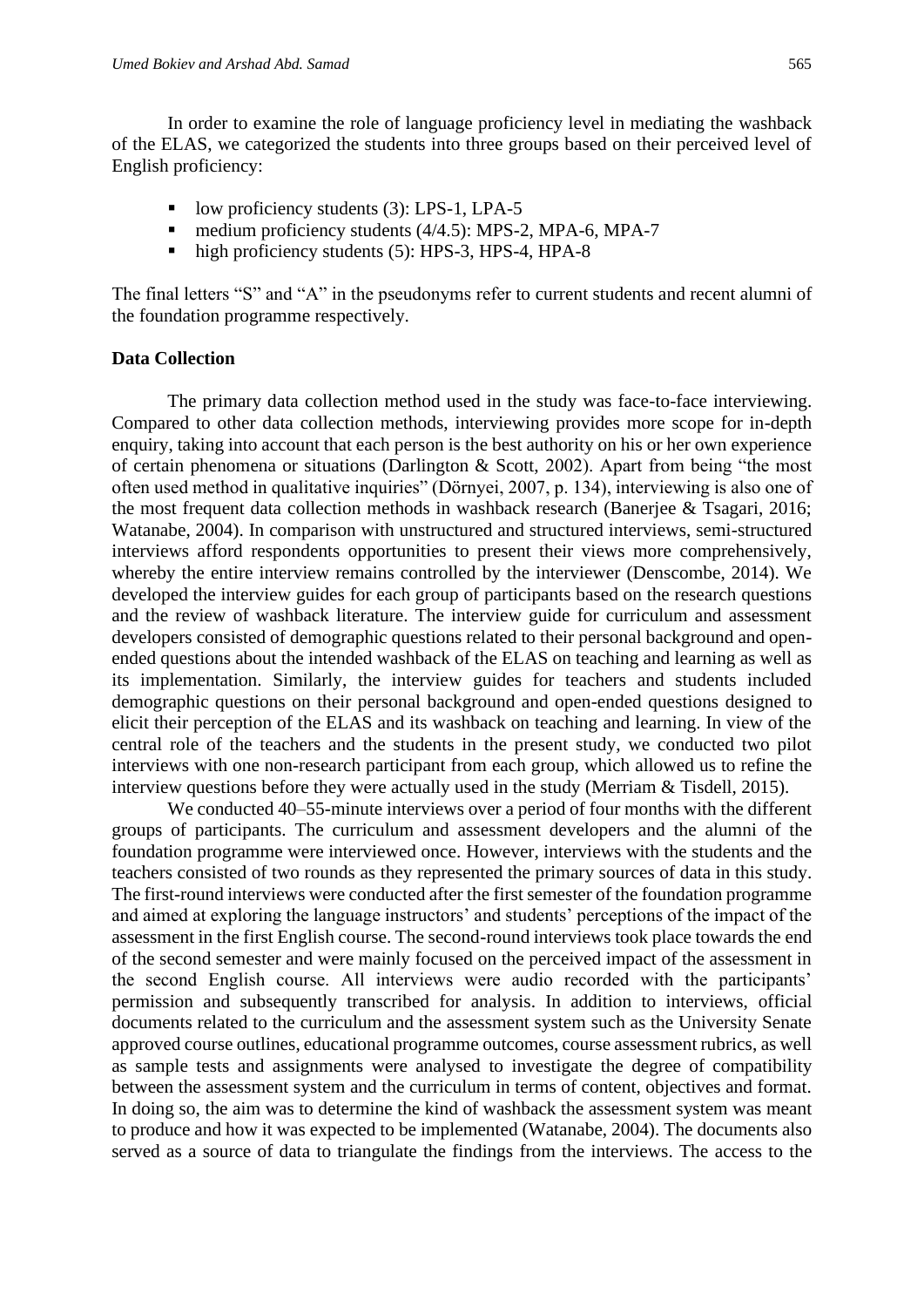documents was provided by the Centre for Foundation Studies offering the English preparation programme.

#### **Data Analysis**

In the present study, data collection and analysis went concurrently, helping to build on and strengthen each other. The researchers adopted the framework developed by Miles and Huberman (1994) to analyse data gathered from interviews and documents. The systematic analysis of the qualitative data was carried out in three iterative stages: (1) data reduction, (2) data display, and (3) conclusion drawing and verification (Miles & Huberman, 1994).

At the beginning, the entire body of data went through the processes of organization and meaningful reconfiguration. Miles and Huberman (1994) describe this initial stage of analysis as "data reduction," which refers to "the process of selecting, focusing, simplifying, abstracting, and transforming the data" (p. 10) that appear in interview transcripts, documents, and other materials. This process, which can also be seen as "data condensation" (p. 11) organizes the data in such a way that they are manageable and comprehensible with respect to the matters being discussed. The procedures conducted at this stage included writing summaries of documents related to the ELAS, transcribing interviews, coding interview data and developing themes. Summaries of documents focused especially on goals and objectives of the ELAS as they were essential in understanding the system. We also gave particular attention to the descriptions of how the assessment was to be carried out. The analysis of interviews started after transcribing and familiarisation with the data from the first interview. As we read down through the transcripts, we wrote memos to record emerging ideas. Coding was done manually using a word processing programme and consisted of two cycles. In the First Cycle coding, we employed "initial coding" (originally referred to as "open coding" in earlier publications in grounded theory), which denotes "breaking down qualitative data into discrete parts, closely examining them, and comparing them for similarities and differences" (Saldaña, 2013, p. 100). During the initial coding, we identified any data that pertained to our research questions. For example, we highlighted responses that occurred frequently in the data that indicated different kinds of influence of the ELAS - whether positive, negative, or negligible - on teaching and learning. In the Second Cycle coding, we applied "pattern coding," which aimed at grouping First Cycle codes into "a smaller number of sets, themes, or constructs" (Miles & Huberman, 1994, p. 69). During the pattern coding, we clustered the codes from initial coding into meaningful categories and themes based on the research questions. We carried out the same coding process for each subsequent set of interview data.

The second stage of data analysis, "data display" was intended to yield "an organized, compressed assembly of information," that would allow conclusion drawing (Miles & Huberman, 1994, p. 11). In order to facilitate the search of cogent links between the processed data, we arranged the information coded earlier in a case-level meta-matrix through juxtaposition of the themes and categories developed in the previous stage in a chart. We then explored links between data within individual interviews and then ascertained the existence of the links across all interviews. At this stage, we further developed the earlier themes relating to participant responses to the ELAS, such as attitudes, test formats, teaching techniques and learning, through careful reading and rereading of the transcribed data. We then used the higher-level themes that emerged during this stage of data analysis to form the basis for the arrangement and presentation of the findings. Data display also facilitated the triangulation of data from interviews with different groups of participants and document summaries.

The third stage of data analysis consisted in "conclusion drawing and verification." "Conclusion drawing" requires the researcher to mentally withdraw from the process in order to review the meaning of the data analysed and to ponder the possible implications they carry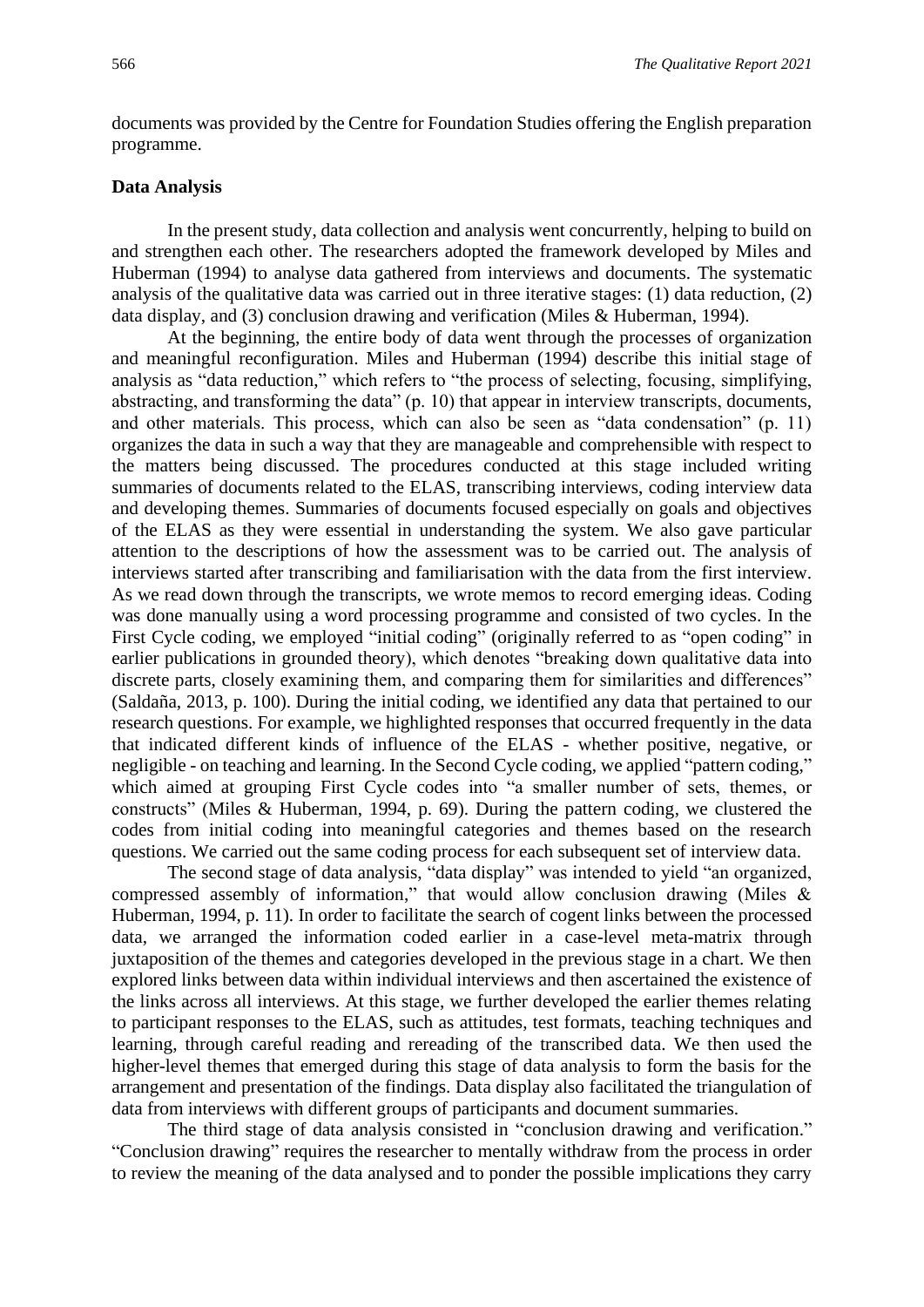for the research questions. "Verification," which is intrinsically connected to conclusion drawing, requires the reconsideration of the data with the aim of double-checking or verifying the conclusions drawn. As stated by Miles and Huberman (1994), "the meanings emerging from the data have to be *tested* for their plausibility, their sturdiness, their 'confirmability' that is, their *validity*" (p. 11, emphasis in original). We employed several strategies to enhance the validity of the findings obtained and the conclusions reached. Throughout the data analysis process, we constantly compared emerging themes, going back and forth between the data and the research questions in order to ensure that the findings are grounded in the data (Miles & Huberman, 1994). Another important measure we took to draw and verify conclusions was the triangulation across data sources and methods (Denzin, 1978). We employed the strategy of data source triangulation by comparing and cross-checking data collected from interviews with different groups of participants. In addition, methodological triangulation was applied by checking information obtained from the interviews against the documents relevant to the ELAS. Yet another measure we took to enhance the trustworthiness of the findings was member checking, which is considered to be "the most critical technique for establishing credibility" in qualitative studies (Lincoln & Guba, 1985, p. 314). We provided the respondents with the interview scripts and requested them to verify the correctness of the transcriptions and interpretations made. All the participants responded to the request for member checks and confirmed that the transcriptions fully reflected their views. Three respondents (two curriculum and assessment developers and one teacher) requested minor corrections.

## **Findings**

We organize the results of the study according to the three research questions posed at the beginning of this article. In so doing, we identify and elaborate on the themes that we have identified through the three stages of data analysis described earlier in the previous section.

## **Research Question 1: Intended Washback of the ELAS**

Three main themes that relate to the intended washback of the ELAS emerged from the analysis of data obtained through interviews with curriculum and assessment developers and documents concerning the ELAS: (a) development of general and academic language skills, (b) continuous assessment for learning, and (c) student-centred and meaningful language teaching and learning.

## *(a) Development of General and Academic Language Skills*

Although both courses in the English preparation programme aim to equip students with various language-related skills needed for their future academic studies, there are some differences in terms of the focus of assessment for each course. The first course focuses on the development of students' general language proficiency, while also preparing them for the MUET (Malaysian University English Test, which is an external English language proficiency examination set as a prerequisite for admission to all public universities in Malaysia), as the following comment by CAD-1 suggests: "Since this course covers all the four skills in language learning (listening, speaking, reading and writing), it also aids the students in answering the MUET exam later before they go for their degree programme" (CAD-1). This is also reflected in the assessment of the first course (semester 1), where most of the assessments measure a single learning outcome / skill, as shown in Figure 1 below.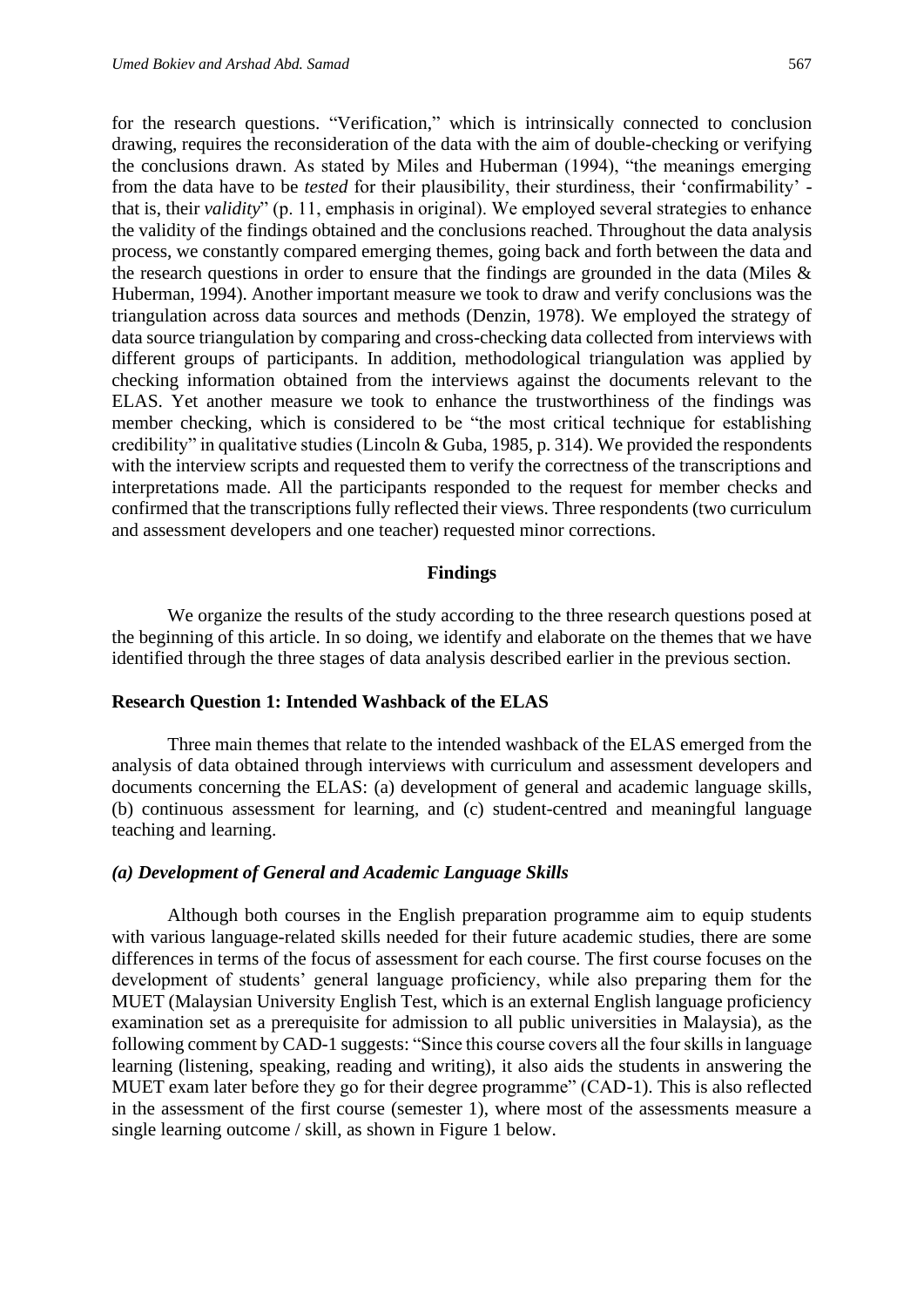## **Figure 1**

*Learning Outcomes and Assessments in Semester 1*



According to CAD-1, the ELAS is structured in such a way that learning outcomes are assessed by specific assessment formats which allow both teachers and students to clearly understand what particular skill or ability is being assessed:

Each mode of assessment in our course is categorised by a separate skill and measures an individual skill, so the students know exactly what to do to prepare for an assessment form and they learn the necessary material in a focused manner. ... From the teachers' perspective, we may have a better focus in assessing them when we only need to examine the achievement of one or two learning outcomes as compared to analysing four learning outcomes in a paragraph of their answer*. (CAD-1)*

In comparison, the second course (semester 2) is more academic oriented and is specifically designed to develop students' academic skills, such as note-taking, note-making, and summarizing skills, which are essential for degree-level study. In this process, developing language is essential, but it primarily serves as a means to an end. Unlike the first course, the assessments in the second course are fewer in number and integrate several learning outcomes/skills, as shown in Figure 2 below.

## **Figure 2**

*Learning Outcomes and Assessments in Semester 2*

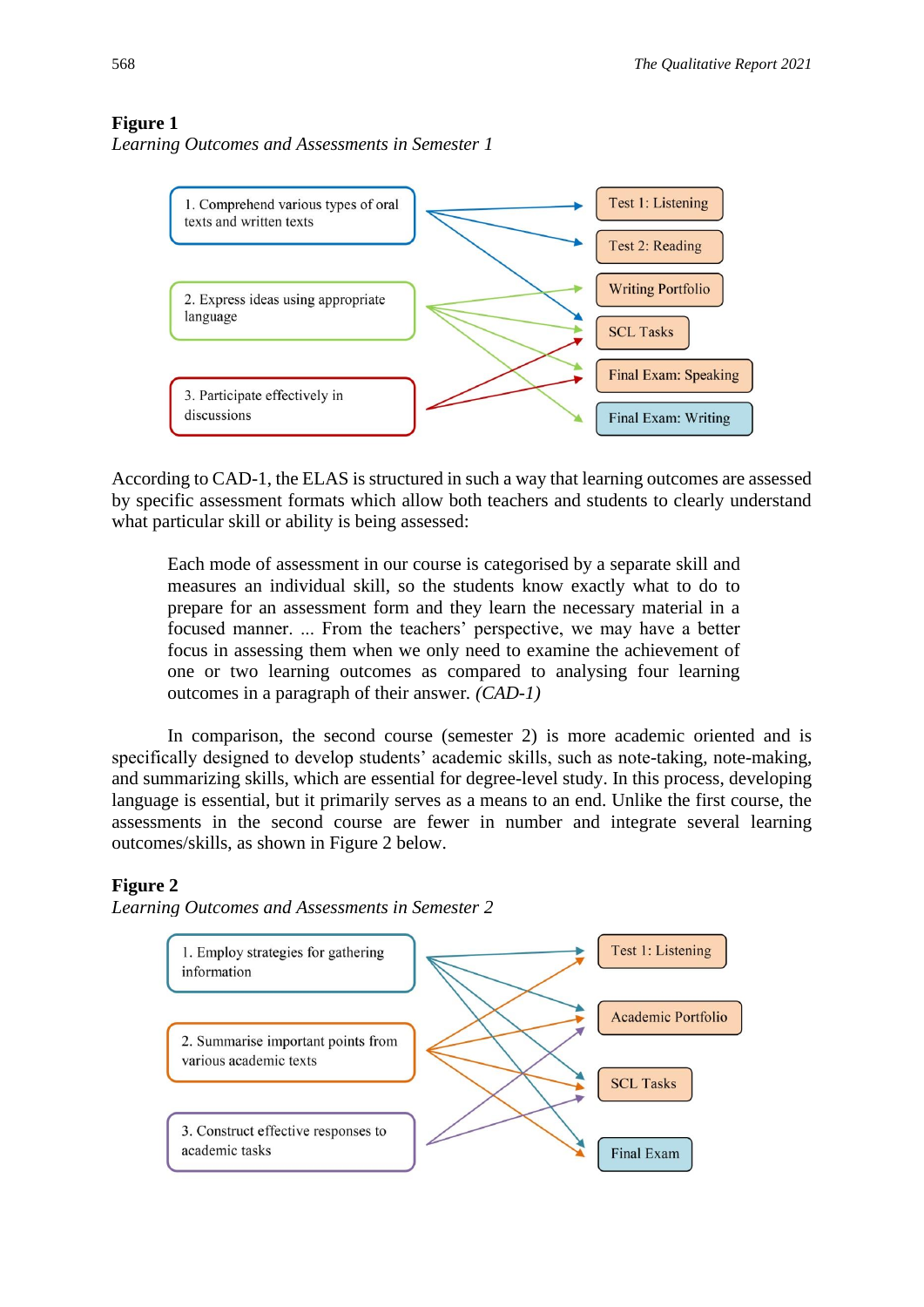For example, the final examination in the second course includes integrated skill tasks assessing students' note-making and summarizing skills as well as reading comprehension. Similarly, the Academic Portfolio consists of three separate tasks assessing different skills. In the first individual task, students are given an excerpt and have to provide a short oral response to it. In the second pair work task, students are required to find two academic texts related to a given topic and summarize them using a note-making form. In the final task, students have to produce a poster based on the summarized notes and present it in the class. According to CAD-3, the Academic Portfolio is intended to help students develop academic writing, research, and presentation skills:

The main purpose of the academic portfolio is to train the students how to research a topic in a way that most of undergraduates would do, where they have to read up and then write a report and also to present - so that's how our academic portfolio has been arranged. (CAD-3)

The difference between both courses in terms of their focus is also evident in the SCL tasks given to students as guided revision (see Table 3 below). Whereas each SCL task in the first course focuses on a single skill, most of the SCL tasks in the second course are designed to enable students to integrate several skills.

## **Table 3**

*SCL Tasks in Semester 1 and 2*

| <b>SEMESTER 1</b><br>(Course 1)                                              | <b>SEMESTER 2</b><br>(Course 2)                                                                                                         |  |  |  |  |
|------------------------------------------------------------------------------|-----------------------------------------------------------------------------------------------------------------------------------------|--|--|--|--|
| Task 1<br>Listening: Analysing group discussion<br>Task 2                    | Task 1<br>1. Sources of academic information<br>2. / 3. Academic vs. non-academic language                                              |  |  |  |  |
| Listening for main ideas and specific<br>information                         | 4. Analysing academic and non-academic<br>reading texts                                                                                 |  |  |  |  |
| Task 3<br>Online grammar and writing exercises                               | Task 2<br>Listening and note-taking skills<br>Task 3                                                                                    |  |  |  |  |
| Task 4<br>Reading comprehension                                              |                                                                                                                                         |  |  |  |  |
| Task 5<br>Online grammar and writing exercises                               | 1. Listening and note-taking skills<br>2. Question-and-answer session (pair work) -                                                     |  |  |  |  |
| Task 6<br>Listening for main ideas and specific<br>information               | video recording<br>Task 4                                                                                                               |  |  |  |  |
| Task 7<br>Reading comprehension                                              | Note-making and reading skills,<br>summarising and paraphrasing information<br>from reading texts<br>Task 5<br>1. Reading comprehension |  |  |  |  |
| Task 8<br>Online writing exercises                                           |                                                                                                                                         |  |  |  |  |
| Task 9<br>Constructing outline for opinion essay                             | 2. Individual presentation -<br>video recording                                                                                         |  |  |  |  |
| Task 10<br>Reading comprehension                                             | Task 6<br>1. Reading comprehension<br>2. Opinion essay                                                                                  |  |  |  |  |
| Task 11<br>Individual presentation and group discussion -<br>video recording |                                                                                                                                         |  |  |  |  |
| Task 12<br>Listening for main ideas and specific<br>information              |                                                                                                                                         |  |  |  |  |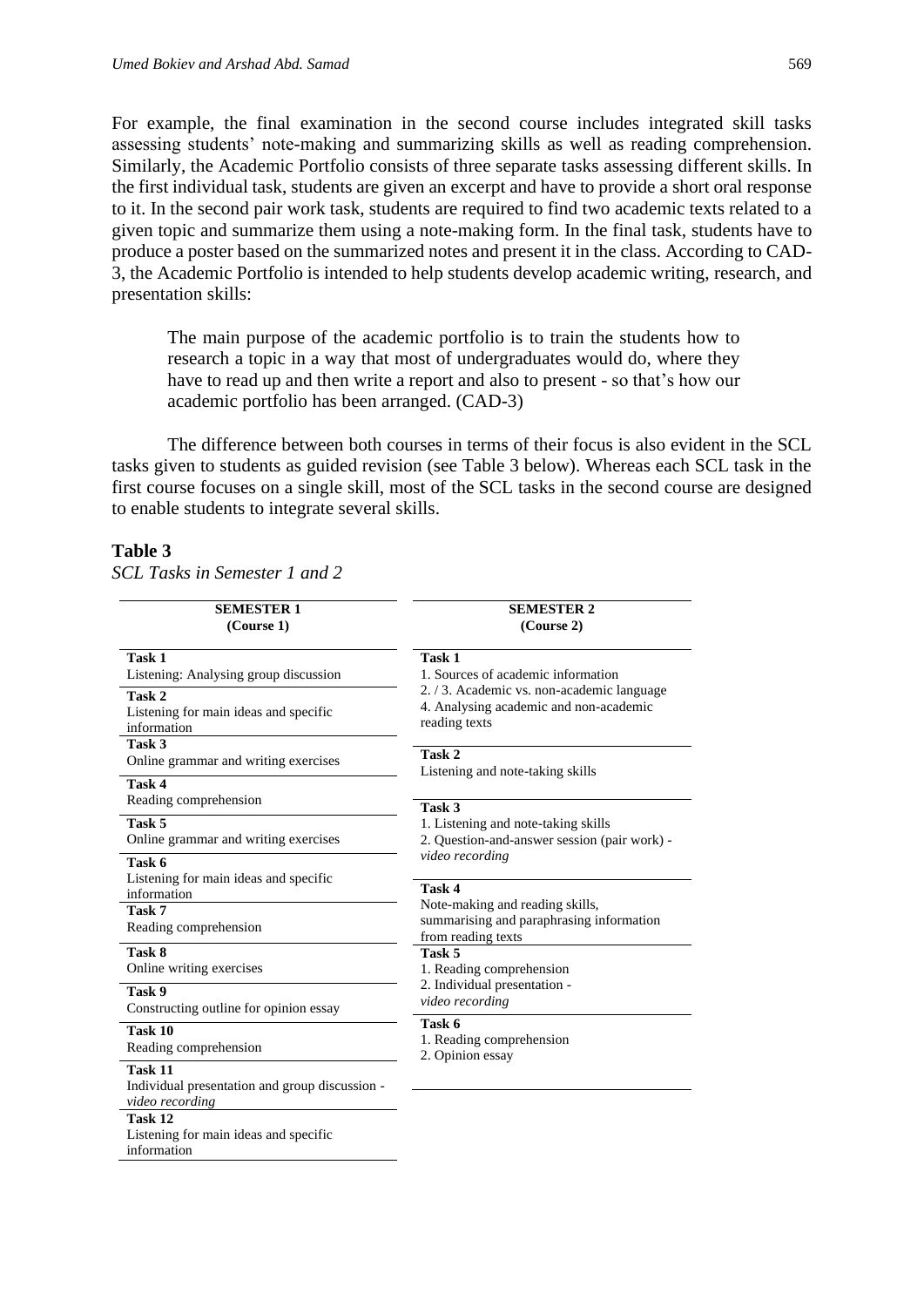Thus, it can be stated that the main intended washback of the ELAS is to promote the development of students' language-related skills needed for their academic study, where the assessments in the first course are intended to promote the development of general language skills, while the assessments in the second course are focused on the development of students' academic skills. Considering that the ELAS includes group and pair work tasks as well as tasks assessing higher order thinking skills, it can be inferred that it is also intended to contribute to the development of students' teamwork and interpersonal skills as well as critical thinking and problem-solving skills.

## *(b) Continuous Assessment for Learning*

Despite the differences in terms of content of assessments in both courses, the ELAS has a number of general characteristics: it is criterion-referenced, involves direct assessment, uses open-ended items and includes authentic tasks and authentic texts (lectures, journal articles). However, the main feature of the ELAS is that, apart from the final examination, it includes assessment done throughout the semester, incorporating a variety of assessment formats, such as portfolios, individual presentations, group discussions, pair work tasks and poster presentations in addition to formal tests, which enables a comprehensive evaluation of students' language skills.

According to CAD-1 and CAD-2, one of the main benefits of continuous assessment is that it provides fairer judgment of students' language abilities. Similarly, CAD-3 believed that continuous assessment is more beneficial for learning than one-off tests, because it enables teachers to provide personalized feedback on students' work. With regard to the rationale for including different types of assessment in the ELAS, all three respondents pointed out that the various assessment formats are designed to cater to different types of learners. For example, CAD-1 stated: "The various forms of assessment are designed to give each student a chance to perform. Some students may perform better under pressure, whereas some others may do well in a more relaxed environment" (CAD-1). The main assessments that are used throughout the semester in the ELAS before the final examination is given are: Writing Portfolio (in the first course), Academic Portfolio (in the second course) and SCL tasks (in both courses).

In the Writing Portfolio, which is completed in ten weeks and composed of two parts, students produce different types of texts. Teachers are required to provide formative feedback on the outlines as well as summative feedback on the final drafts. It also includes a selfassessment section (in the second part) where students have to evaluate their first drafts based on a checklist.

According to CAD-2, the main benefit of the Writing Portfolio is it reflects the learning process and keeps students focused throughout the course. Similarly, CAD-1 believed the Writing Portfolio is authentic as it allows students to complete the writing tasks at a suitable time in a relaxed manner without any pressure that is typical of exams. She also noted it enables teachers to track their students' progress.

The Academic Portfolio in the second course is done over the period of seven weeks and includes both individual and pair work tasks assessing students' opinion forming, information gathering and presentation skills. As with the Writing Portfolio, teachers are supposed to provide continuous feedback on students' progress as they work their way through the Academic Portfolio. As pointed out by CAD-2, the portfolios in both courses involve more teacher feedback than other assessment forms in the ELAS: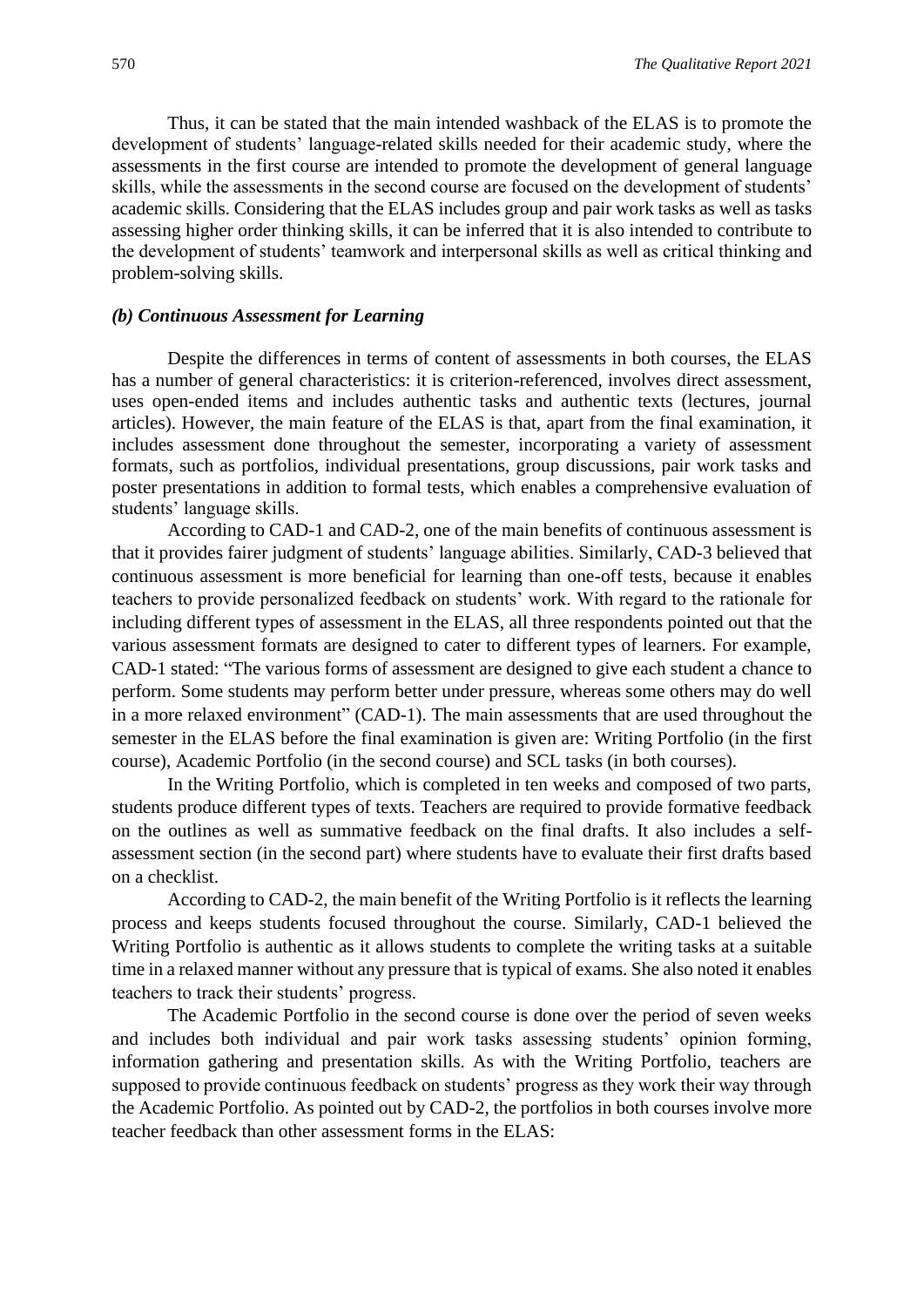In fact, most of the feedback would come under the portfolio. ...It is in the portfolio where the teachers have the opportunity to provide meaningful feedback to the students. ... The portfolio is where the teachers take a more active role in helping the students with their learning. (CAD-2)

Finally, the SCL tasks in both courses are spread over the whole course duration and include a multitude of tasks assessing students' speaking, listening, reading, and writing skills as well as grammar and vocabulary. Unlike portfolio assessments, however, SCL tasks do not require any supervision on the part of teachers. Rather, they are intended to encourage selfdirected learning, as the following comment by CAD-2 indicates: "SCL is actually more like a scaffolding activity, where they learn in class, then go home and do exercises to strengthen what they have learned. Also, SCL is actually providing students with the opportunity for selfdirected learning" (CAD-2).

Although teachers are not involved in the SCL tasks, they are supposed to provide answer keys after students have submitted their work. In addition, the teachers are encouraged to provide feedback on SCL tasks assessing speaking skills. CAD-3 believed that SCL tasks as part of continuous assessment in both courses should involve teacher feedback:

As for SCL, it is important for teachers to not just show the answers, but to discuss and explain why the answers are such. So, there should be feedback for SCL because it is formative assessment. However, the teachers are not required, but only expected to give feedback. (CAD-3)

All three respondents pointed out teachers are also encouraged to provide feedback after summative assessments conducted throughout the courses, aside from formative assessments. This applies especially to the Speaking Assessment in the first course, which includes individual presentation and group discussion.

Overall, the curriculum and assessment developers indicate through their responses that the ELAS is intended to serve largely as continuous assessment for learning. Apart from helping students adapt their learning activities according to their identified strengths and weaknesses, the assessment information is also supposed to enable teachers to adjust their instruction in order to address their students' needs.

## *(c) Student-Centred and Meaningful Language Teaching and Learning*

According to CAD-1 and CAD-2, the assessments in both courses are intended to promote student-centred instruction that encourages students to take ownership of their language learning and to become more independent learners. The portfolios and SCL tasks in both semesters were designed to promote the students' independent language learning, as the following comments suggest:

I'd also like to believe that they will become more independent learners because of the way the assessment is run, especially due to the portfolio and SCL components. In these continuous components, the students are given a length of time to complete the tasks and so they do not feel constrained to complete the tasks within just a day or two. (CAD-2)

The SCL activities serve as homework and to encourage autonomous learning. (CAD-1)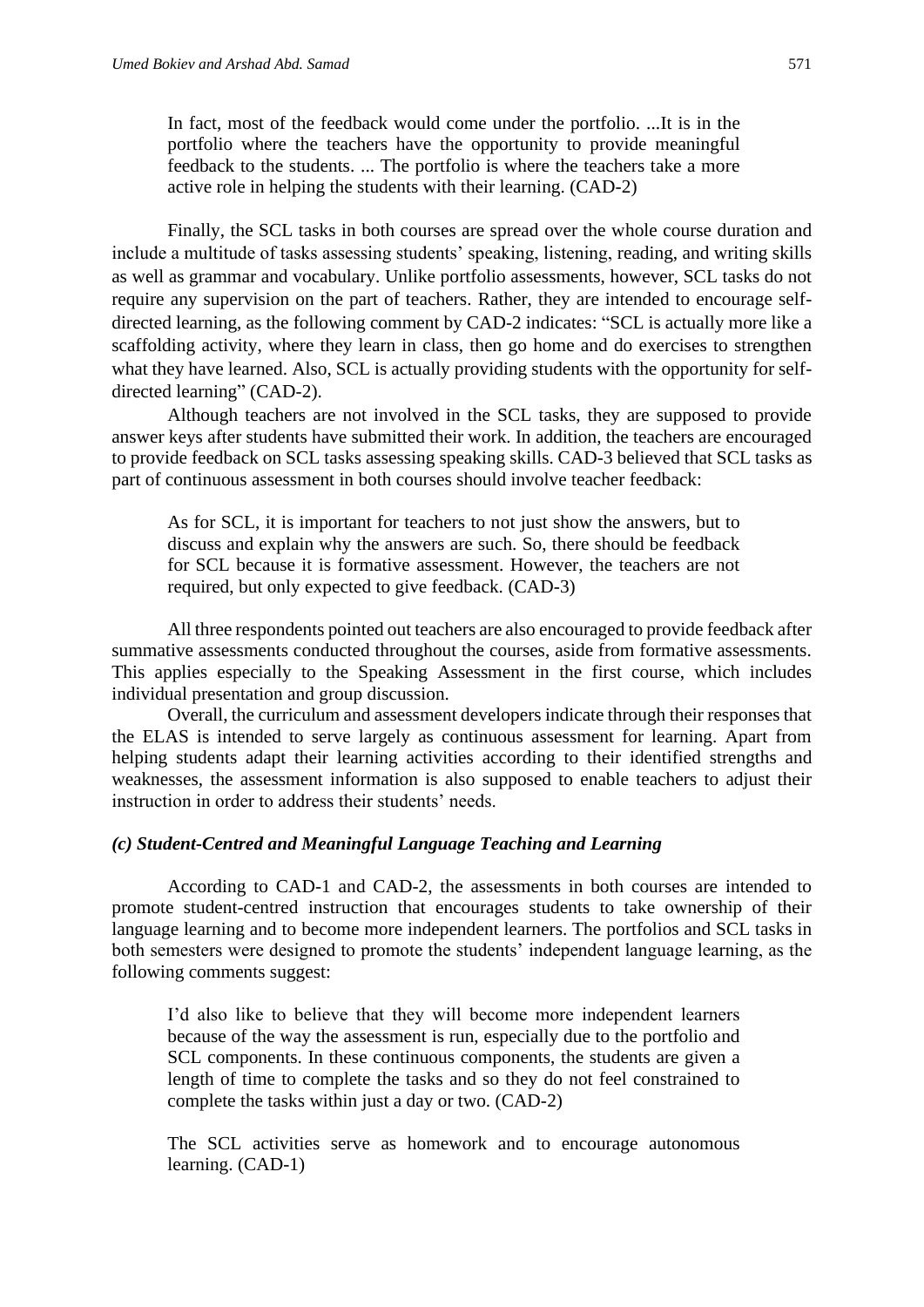According to CAD-2, the assessments in both courses are also intended to provide students with a meaningful context for learning and using English, especially the collaborative tasks. Similarly, CAD-1 pointed out that the various assessment forms in the ELAS evaluate students' language skills by measuring "applied proficiency" rather than content knowledge, thus promoting meaningful learning:

So, knowing only the content is not enough for this subject, they must also be able to present the content, and they need the language to do this. For example, when the students are told to speak about a familiar topic related to daily routine, they are challenged to demonstrate their speaking skills rather than content knowledge. (CAD-1)

CAD-2 stated the assessments are likely to increase students' motivation to practice English outside the classroom since they reflect different real-life situations. Recognizing the pivotal role of teachers in the implementation of the ELAS, all three respondents noted the teachers were provided with continuous support and guidance in order to ensure they exploit fully the assessment system for the benefit of students' learning.

## **Research Question 2: Teachers Perceived Washback of the ELAS**

Four major themes emerged from the analysis of interviews regarding the perceived impact of the ELAS on the teachers and their teaching: (a) positive views on and good understanding of the ELAS, (b) alignment between teacher beliefs and the content and method of teaching, (c) support for appropriate feedback practices in assessment, and (d) teacher motivation and professional development. In addition to the teachers' perceptions of the washback, this section also includes the students' perspectives on the impact of the ELAS on teaching.

## *(a) Positive Views on and Good Understanding of the ELAS*

All three teachers held positive views on the ELAS and expressed their satisfaction with the ELAS, highlighting some of its features, such as being based on the learning outcomes and being in line with the curriculum, incorporating authentic tasks and texts, including selfassessment and integrated skills tasks, evaluating higher order thinking skills and involving various assessment formats. They also acknowledged the importance of having continuous and formative assessment as part of the ELAS, which they believed benefited both the students and the teachers. The teachers' comments suggested that the ELAS was in line with their beliefs about assessment and understanding of an effective assessment system. When we asked ELI-2 about how she felt about the ELAS, she expressed a general satisfaction towards it and pointed out that assessment tasks tended to not only reflect the content, but also the format of instructional activities:

An effective assessment system should meet the course objectives and also the learning outcomes that have been set for the course. So, it shouldn't measure anything that the students haven't learned, anything that they are unfamiliar with. They should be familiar with the format, not only the content. (ELI-2)

In terms of knowledge and understanding of the ELAS, all three teachers reported they were well-acquainted with the assessment requirements and criteria, describing in some detail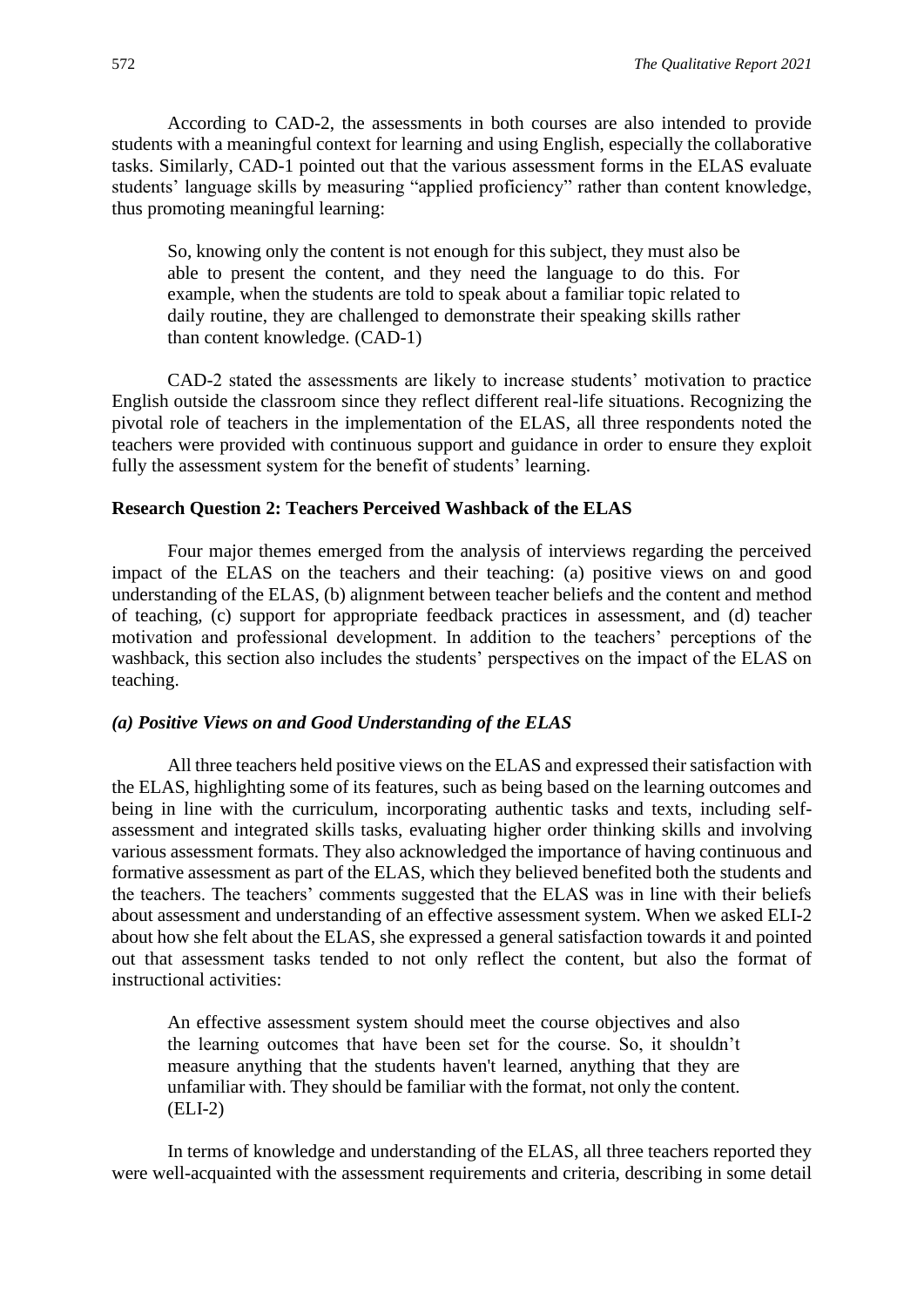the nature of the ELAS, such as the use of both formative and summative assessment and the different kinds of assessment formats used (e.g., portfolios, SCL, and oral presentations). They also reflected on the nature of the courses and assessments. For example, the teachers described the first course as "more rigidly structured" (ELI-2) and "very goal-oriented" (ELI-3) and the second as "a little bit of everything," "is all task-based," (ELI-2) as well as "hands-on" (ELI-3). They furthermore pointed out they were provided with support with regard to the implementation of the ELAS in order to ensure that the assessments are conducted in the most effective way possible.

## *(b) Alignment Between Teacher Beliefs and the Content and Method of Teaching*

Teachers' comments suggested the ELAS had a facilitative impact on the teaching content as it helped them focus more on the development of skills that the programme was intended to develop. They pointed out, however, the content of teaching was not solely determined by the assessments. All the teachers made comments that indicated that their teaching methods had not been significantly influenced as they were already in line with the ELAS. The teachers favoured an interactive teaching method that allowed for student activity, task-based language teaching, as well as a greater focus on student expression of their opinions. In this respect, the ELAS encouraged the communicative language teaching approach and was intended to promote student-centred instruction. For example, one of the teachers pointed out:

Generally, we always try to adopt the student-centred learning approach in our teaching. So, you must make sure that you give more power to the students rather than the teacher doing a lot of teacher talk in the classroom. In its turn, that involves a lot of creativity on the students' side, so you have to give more chances for students to be involved in your teaching as well. (ELI-1)

The teachers also reported they incorporated authentic materials and real-life activities into their classes to make English language learning as meaningful as possible so as to raise student interest in learning English. They further acknowledged they were given freedom to use various teaching techniques to make classes "creative" and to address their students' needs. This was also confirmed by the students, including the alumni of the foundation programme, who reported that their teachers used various activities to enliven English classes. Overall, the teachers had positive views on the teaching content and methods espoused by ELAS which we infer is largely due to the congruence between the beliefs about teaching and assessment they already held and the underlying approach adopted by the ELAS. We also find that because of this congruence, the perceived impact of the ELAS in this respect is minimal as it did not affect the teachers practice in a distinct manner.

## *(c) Support for Appropriate Feedback Practices in Assessment*

Comments by the teachers indicated that the ELAS helped them to monitor their students' progress, especially in terms of providing appropriate feedback to their students based on their performance. The variety of assessment techniques suggested by the ELAS allowed the teachers to provide different kinds of feedback to their students. As far as the amount of feedback is concerned, all the teachers stated that they were able to provide more comprehensive feedback on their students' performance during portfolio and speaking assessments. The forms of feedback the teachers gave when using these assessment techniques included written comments on their work in their portfolios as well as immediate verbal responses after the speaking assignments. In the other assessment components, the teachers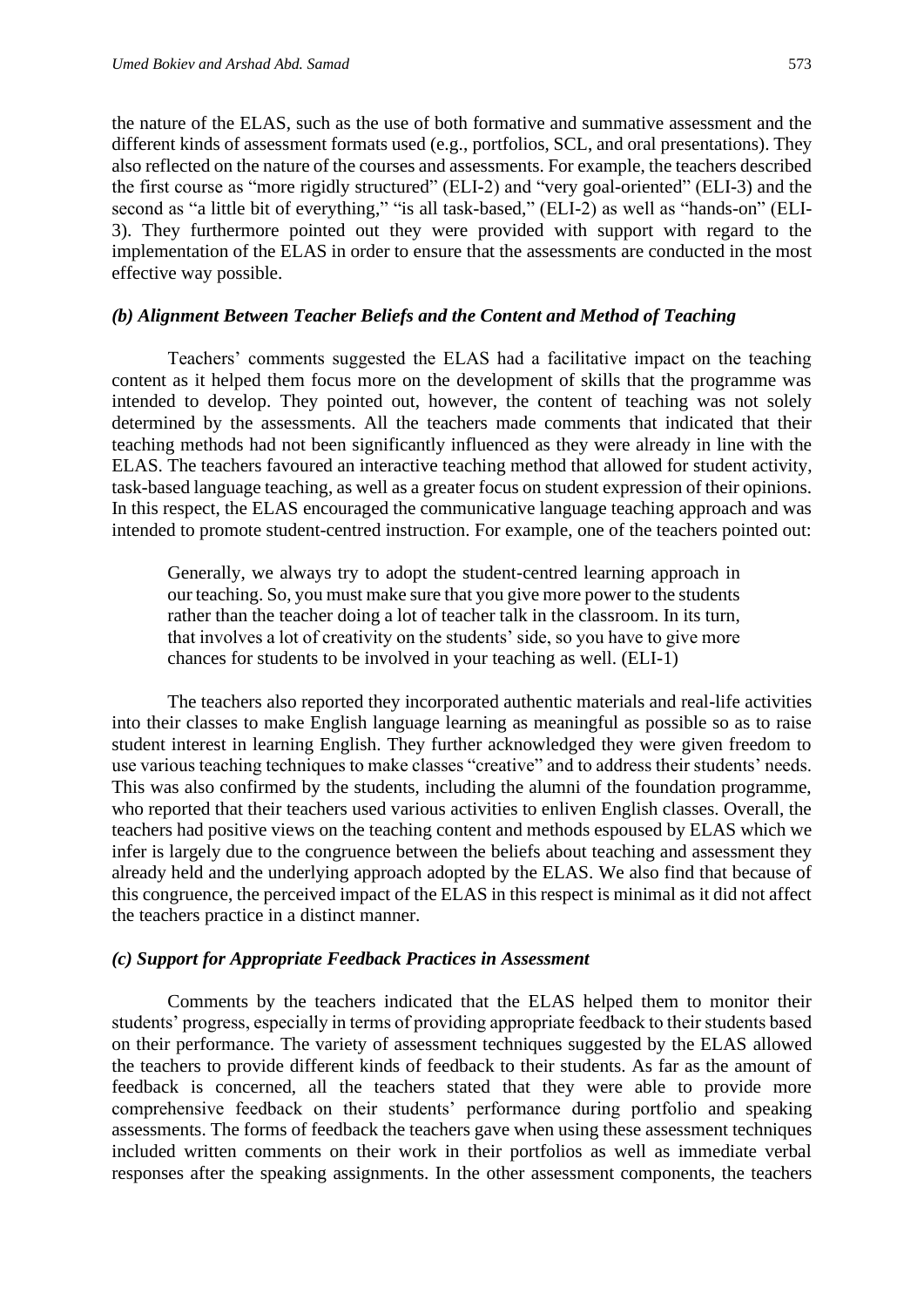mostly highlighted common errors made by their students. They noted, however, that they also provided individual feedback to the students at their request, which was also confirmed by the students, including the alumni of the foundation programme: "We would usually receive general feedback in the classroom. But, we could ask for an appointment with our lecturer if needed individual feedback or consultation. We would receive specific guidelines on how to improve" (MPA-7). In addition to self-assessment incorporated in the Writing Portfolio in the first semester, all the three teachers reported that they involved their students in peerassessment during portfolio assessments as well as daily classroom activities in both semesters.

## *(d) Teacher Motivation and Professional Development*

The comments made by the teachers suggested that the ELAS had a positive impact on their motivation to teach. For example, ELI-3 pointed out:

I have to say that it has positively influenced my enthusiasm and motivation because it has made me focused on what to teach. As a teacher, I also have my own target. I want to see how my students fare after what I have taught them. I want to see the level of my students and this assessment system helps me achieve that target. (ELI-3)

Overall, however, the teachers seemed to be more motivated in the second course as its assessments allowed for more latitude in choosing different activities in the classroom. Another stated reason was that the teachers became more conversant with the assessment system.

In addition, all teachers reported that the ELAS had a positive impact on their professional development, mainly by improving their assessment literacy. When asked about whether their experience with ELAS contributed to their professional development, ELI-1 remarked in the affirmative, noting "you will find new approaches and new perspectives. To me, this is quite challenging and also very interesting*.*" The other two teachers interviewed also expressed similar views, noting that "it has given me some ideas or thoughts on how assessment looks like or how the programme goes" (ELI-2) and "I get to know the new sides that I have known before" (ELI-3). All in all, it can be inferred from the comments made by the teachers that the ELAS helped them improve the quality of their teaching.

## **Research Question 3: Students Perceived Washback of the ELAS**

Four major themes were derived from the analysis of interviews regarding the perceived impact of the ELAS on students and their learning: (a) positive views towards the ELAS, (b) motivation and a positive attitude for learning English, (c) building confidence and selfdirectedness in using English, and (d) development of English language and complementary skills. Apart from the students' perceptions of the washback, this section also includes the teachers' perspectives on the impact of the ELAS on their students' learning.

#### *(a) Positive Views Towards the ELAS*

All eight students expressed positive views on the ELAS. They recognized the importance of having assessment in the English foundation programme, above all, because it helped them identify areas for improvement. The students were convinced that the ELAS was an effective tool to evaluate their language skills as it reflected the curriculum, assessed all four language skills, and included continuous assessment. When asked about whether the main purpose of the ELAS was simply to give grades, most replied that the ELAS them with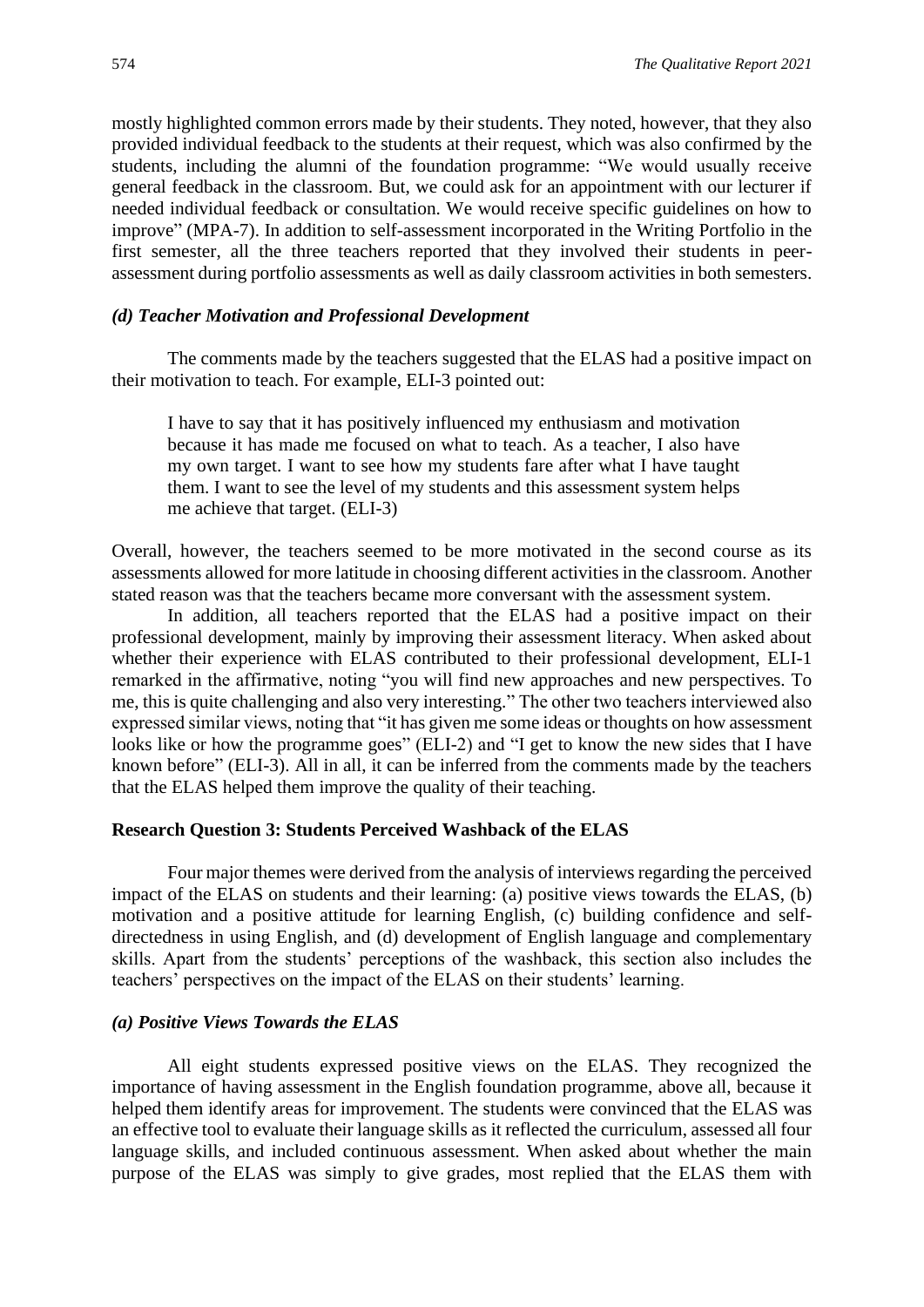something more than just grades. MPS-1, for example, felt that it was "to make us learn something new … we need to learn something new … so the main benefit is that we use English to get more knowledge." Others echoed this sentiment, expressing other purposes or benefits such as application of English language ability or skills in "practical work" (LPS-1) or "academic contexts" (HPS-3).

The fact that the ELAS included various forms of assessment, such as portfolios, oral presentations, group discussions as well as tests was another benefit emphasised by most of the students. They stressed the importance of having continuous assessment in addition to the final examination, which afforded them multiple opportunities to demonstrate their language skills. The comment made by one of the students suggested that the ELAS promoted "holistic" language learning: "My personal opinion on the English language assessment system is that the learning experience can be seen as quite holistic in the sense that it covers several fundamental areas of English, such as speaking" (HPS-3).

Most students regarded it as an advantage that the ELAS included group and pair work tasks, which they perceived as more "enjoyable" and effective in improving their language skills compared to individual work tasks. MPA-7, for example, felt that working in groups enables students to "exchange ideas ... get more knowledge and ... is more fun," while LPS-1 noted that group work tasks "encourage the passive students to talk in groups." Furthermore, some students believed that collaborative tasks helped them develop teamwork and leadership skills, apart from fostering "mutual learning" and enhancing their language skills.

The students also recognized the importance of having SCL tasks as part of the ELAS, which they deemed beneficial for their language learning outside the classroom. Overall, the students preferred to be assessed by their own English teachers rather than by external examiners, mainly because they felt more comfortable and knew their teacher better. Lastly, all the students reported that they were informed by their respective teachers on the assessment procedures and criteria for different forms of assessment within the ELAS at the beginning of every course.

## *(b) Motivation and a Positive Attitude for Learning English*

The students' comments suggested that the different forms of assessment within the ELAS increased their motivation to learn English, largely because they were more enjoyable than their previous experiences at school. This response was consistently expressed by the students, regardless of their proficiency level. The lower proficiency student, LPS-1, for example, commented: "I enjoy learning English here quite more than the time at the boarding school." Students with a medium level of proficiency described the assessment practices in the ELAS as "enjoyable" (MPS-2) and "quite helpful" (MPS-1). But perhaps a more illuminating response was given by a more proficient student who remarked that:

As a student, I enjoy the system most of the time because it really makes the English language learning experience more continuous and fun. For me personally, it has worked by making me more interested in learning English. ... I would say the assessment system makes one learn English more voluntarily and more meaningfully. (HPS-3)

Particularly, continuous assessment formats, such as portfolios and SCL tasks as well as collaborative tasks, appeared to have a stronger influence on the students' motivation compared to formal tests and final examinations. The students felt that these forms of assessment could provide them with "a longer time" to review the language they use (MPS-1), make them "more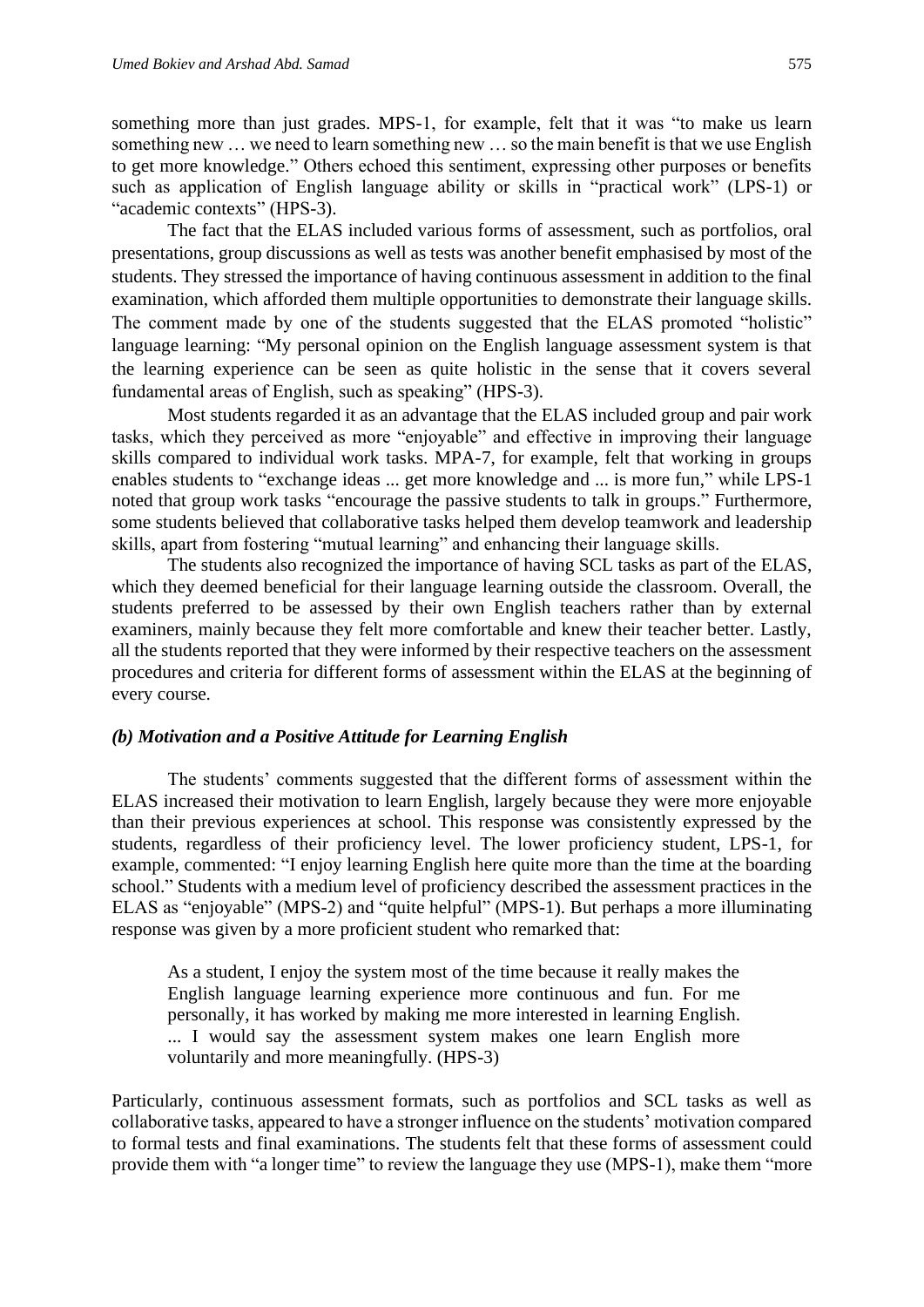comfortable and more used to the language" (HPS-3) and helped them to understand the language better as the teacher would "constantly check*"* their progress (MPA-6).

The comments made by some of the students suggested that the different forms of assessment within the ELAS had a positive influence on their attitude towards learning English, causing them to become more aware of the importance of learning English. For example, one of the students pointed out:

I believe that all these assessment forms make us aware of how important English is. Although they are just assumed to test our English, they actually simulate different parts of our lives, for example, speaking is important for interview like this or in presentations or even in daily life conversations - it is not just about the speaking assessment, but rather about where the skill is necessary. (HPS-3)

From their accounts it was clear that the students regarded various assessment forms as relevant to real-life situations, which were believed to contribute to the development of skills necessary for using English in various contexts. The teachers interviewed were also of the opinion that the ELAS in general positively influenced the students' attitudes towards learning English. ELI-2 noted that the assessment system "gives them the push to take English seriously." Another teacher pointed out that one of the main reasons behind the positive impact of the ELAS on the students' attitudes towards learning English is that it enables them to practice their skills in various ways and "see improvement in their English" (ELI-3).

## *(c) Building Confidence and Developing Self-Directedness in Using English*

Most of the students were of the opinion that the ELAS considerably increased their confidence in using English. One of the students, however, felt that the ELAS had only little impact on her confidence in speaking English. On the other hand, a high English proficiency level student stated the ELAS in general and the SCL tasks in particular helped his less proficient peers gain confidence in using English. The teachers were especially observant of this particular impact of the ELAS, with one indicating that the students "have become more independent in using the language … they are going to do it on their own, but they need some more time and guidance" (ELI-2).

Most students of different English proficiency levels reported that the various assessment forms within the ELAS helped them identify their strengths and weaknesses and encouraged them to take more responsibility for their learning. The SCL tasks that were done outside the classroom seemed to promote the students' independent language learning, as the following comments suggest:

Throughout this foundation course, I have learned various ways of learning English. For example, I can go online and use some websites, which I learned through the SCL tasks. I can actually practice and learn by myself some new things, which I may be not so good at. (HPS-4)

All the teachers are actually ready to see us whenever we need them, and it all depends on the students whether they meet the teachers or not for consultation. ... So, it is about the students' effort to ask for specific guidance ... (HPS-3)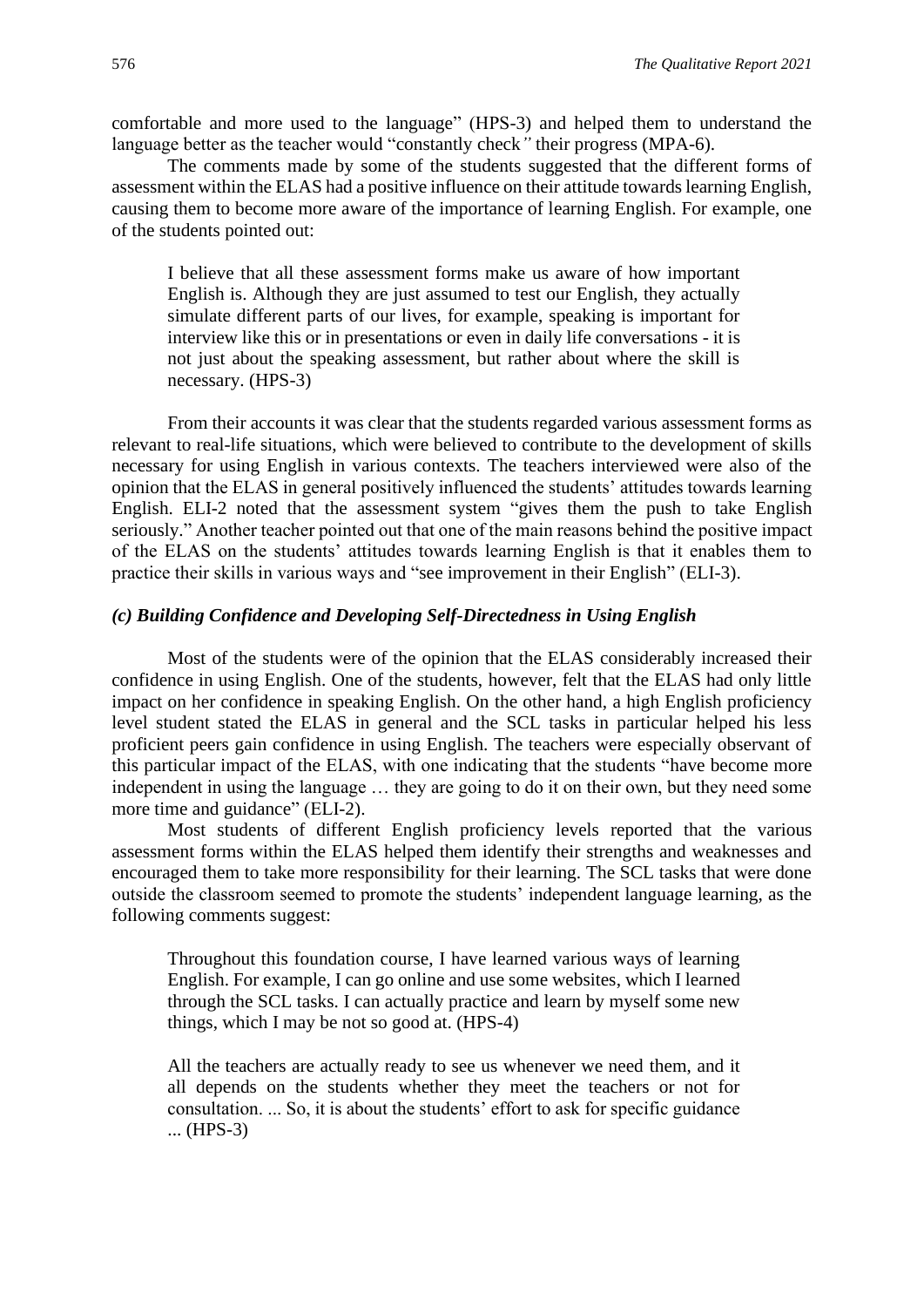All the students reported that they engaged in various out-of-class learning activities such as watching English movies and videos for learning English, listening to English songs, reading essays and articles and even books in English, talking with friends in English, playing online English games and participating in English language related co-curricular activities to improve their English language skills due to the ELAS.

It is interesting to note, however, that despite indications that the students were beginning to take responsibility for their own learning, there were still signs that the students were still dependent on their teachers. The different assessment formats had varied effects on the students according to their proficiency levels. Many of the less proficient students commented that they did not obtain any feedback from their teachers during the SCL sessions. Feedback was important to them largely because they were concerned about the accuracy of their answers. MPS-1, for example, noted "…we did not receive any feedback after SCL and that's why we didn't know whether the answers were correct." Other students also expressed similar sentiments regarding wanting to obtain correct answers from teachers. The more proficient students, however, seemed to appreciate SCL assessment. The following comment indicated this point of view:

Although SCL might be the assessment form that we complain about because of its workload and least efficiency, but it is actually the one that has increased my willingness to study English because it is continuous and it simulates a lot of different situations, which makes me want to learn English myself. (HPS-3)

## *(d) Development of English Language and Complementary Skills*

All the students reported that the ELAS with its different forms of assessment enabled them to develop their language skills in English. They acknowledged that the assessments helped them improve their speaking and/or writing language skills the most. Interestingly, speaking and writing assessments were also the ones that students perceived as the most challenging, irrespective of their perceived level of English proficiency.

In addition to improving the students' general English language skills, the ELAS was also perceived to facilitate the development of other language-related skills needed for the students' future academic studies, such as information gathering, note-taking and summarizing skills as well as several complementary skills they would need in their future study and work, such as self-evaluation skills, social and interpersonal skills, teamwork, and decision-making skills. The alumni of the foundation programme pointed out that these academic language skills proved to be an asset in their degree studies. The teachers also recognized the positive impact of the ELAS on the students' general and academic English language skills. "When doing the Academic Portfolio in pairs, the students develop their creativity, decision-making skills, planning and organizing skills, collaborative and peer learning" (ELI-3).

Furthermore, all the students considered the feedback they received from their teachers as vitally important for the overall improvement of their language skills. The students admitted, however, that the most comprehensive feedback they received was during portfolios and speaking assessments, whereas feedback given after the tests was rather general, though they could ask the teachers for individual feedback.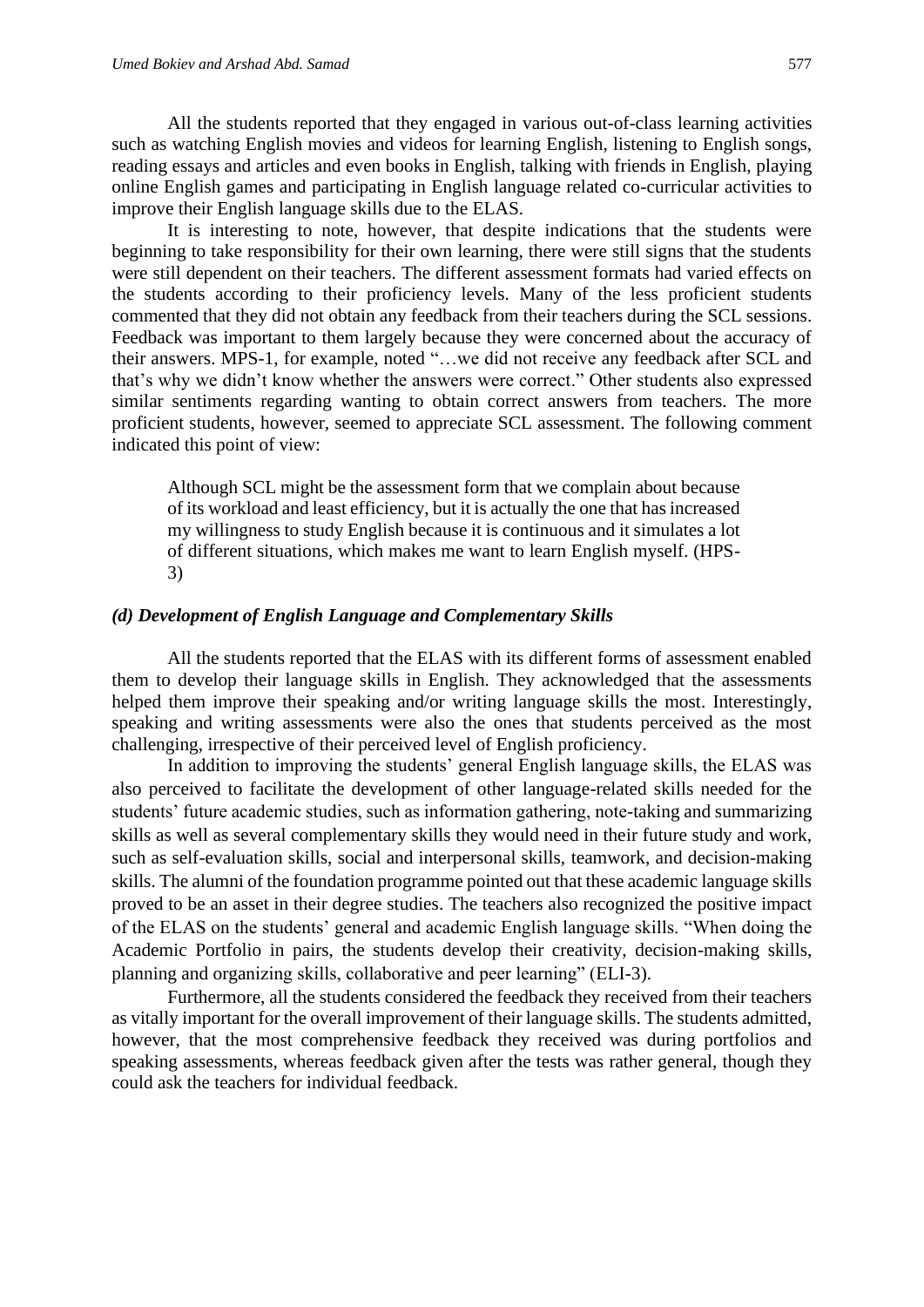## **Discussion and Conclusion**

The purpose of this study was to investigate teachers' and students' perceptions of the English language assessment system (ELAS) and its washback on the teaching and learning of English in a Malaysian university foundation programme. From the interviews with the curriculum and assessment developers as well as the analysis of relevant documents, we identified three themes related to the intended goals of the ELAS. These were the development of general and academic language skills, continuous assessment of learning and student-centred and meaningful language teaching and learning.

## **Washback of the ELAS on Teaching and Learning**

With regards to the washback of the ELAS on teaching, findings of the study suggest that the assessment system had an overall positive impact on the teachers (participants), their instructional practices (processes) and teaching quality (products). All the teachers held positive attitudes towards the ELAS and recognized the advantages of the assessment system, such as being in line with curriculum and learning outcomes, including different types of continuous formative and summative assessment, and incorporating authentic tasks and texts. At the same time, they attached great importance to the role of the teachers and the students in effective implementation of the assessment system. Overall, the teachers had a good understanding of the rationale, requirements, and assessment criteria of the ELAS and were committed to make the most of the assessment system to improve their students' language learning.

As intended by the curriculum and assessment developers, the ELAS was found to help the teachers monitor their students' progress and make necessary adjustments in their instruction. The teachers' provision of constructive feedback on the students' performance with guidance on how to enhance their language skills as well as involvement of their students in self- and peer-assessment can be identified as the main positive impact of the ELAS on teaching. This finding is in line with the results of the study by Yu (2010), which reported washback of the SBA on teachers' assessment practices.

The teachers reported during the interviews that other than having to focus on academic content, the ELAS did not cause any major changes in their teaching methodology which they generally described as being communicative in nature. This, they reasoned, was because the current methods they were using already promote student-centred learning and communicative language teaching, and therefore were congruent with the ELAS. This corroborates the findings of the study by Alderson and Hamp-Lyons (1996) to the effect that "the amount and type of washback will vary according to [...] the extent to which the test is counter to current practice" (p. 296).

Since the ELAS was based on learning outcomes and reflected the curriculum, it had only some facilitative influence on the teaching content, helping the teachers to focus more on the development of specific skills that students were expected to develop. This is consistent with the findings of the study by Mizutani (2009), which reported focused teaching as one of the positive washback effects of an assessment system in New Zealand. Thus, it can be stated that the ELAS promoted "teaching the curriculum" (Weigle & Jensen, 1997, p. 205) and the "accomplishment of educational goals" (Bailey, 1996, p. 268). In addition, the ELAS was found to increase teacher motivation and improve the quality of teaching by enhancing the teachers' language assessment literacy and promoting overall professional development of the teachers. All in all, the ELAS was found to support "good teaching" (Hughes, 1989, p. 2).

As far as the washback of the ELAS on learning is concerned, the findings of the study indicate that the assessment system also exerted an overall positive influence on the students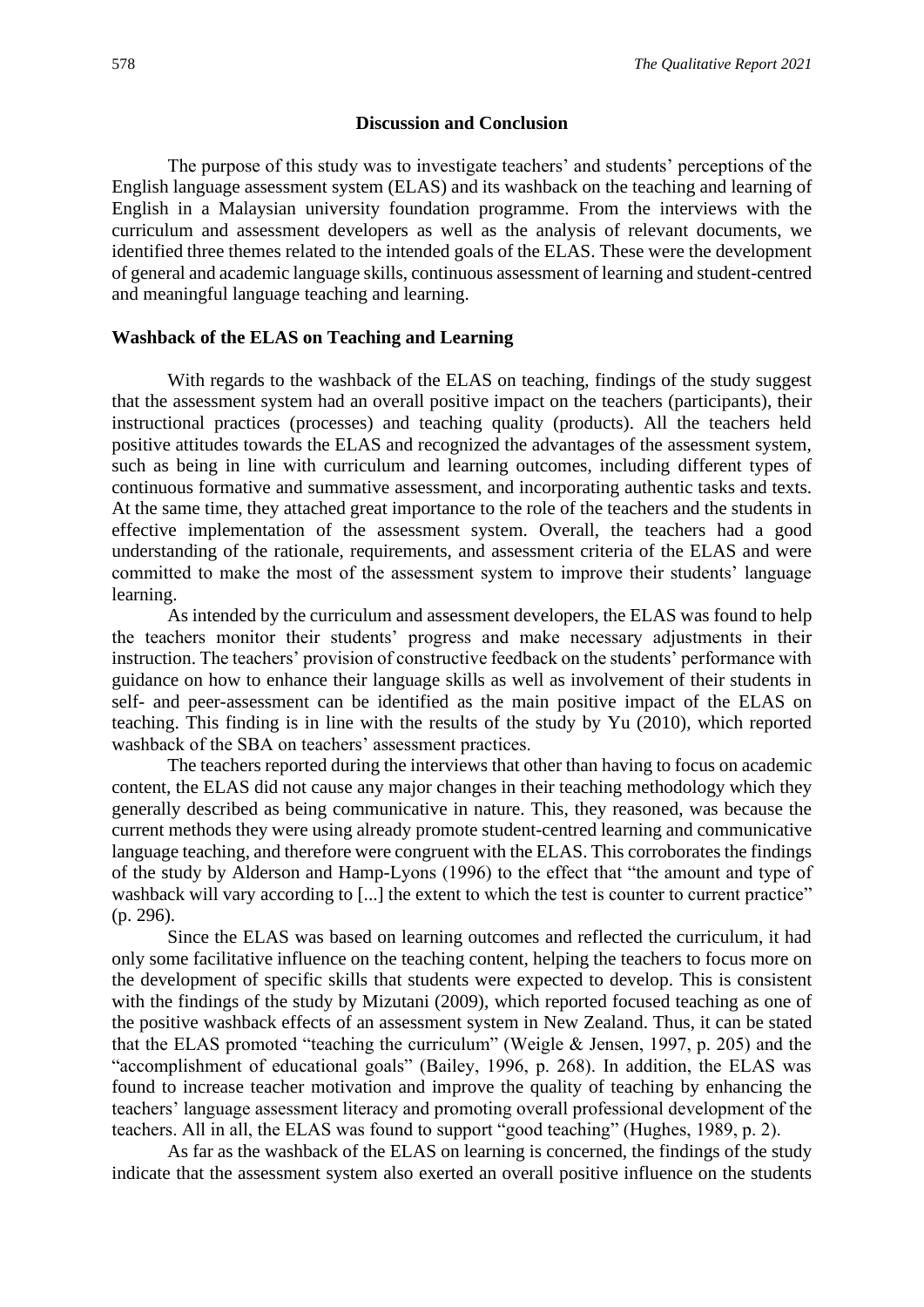(participants), their learning (processes) and their learning outcomes (products). All the students acknowledged the importance of the assessment for language learning and held positive views towards the ELAS. They considered it highly beneficial having their own English teachers as assessors, being given multiple opportunities to demonstrate their language abilities through various assessment formats and receiving constructive feedback on their performance.

In line with the intentions of the curriculum and assessment developers, the ELAS was found to provide the students with an authentic and meaningful context for learning and using English, thereby increasing their intrinsic motivation to study English among students of all proficiency levels. This finding is in contrast with the results of the study by Pan (2014), which reported positive washback on intrinsic motivation of higher-proficiency students, as well as the study by Buyukkeles (2016), which indicated "no significant washback" on students' intrinsic motivation "regardless of their language proficiency" (p. 9). This can perhaps be explained by the difference in assessment design: both above-mentioned studies investigated the impact of one-off standardized exit tests, whereas the present study explored the washback of the assessment system consisting of various alternative assessment formats, such as portfolios, individual presentations, group discussions, poster presentation in addition to formal tests and exams, which were more likely to increase students' intrinsic motivation for learning English.

In addition, the findings of the study indicate that the ELAS increased the students' confidence in using English and encouraged them to take more responsibility for their own learning, as it was intended by the curriculum and assessment developers. All the students reported engaging more in independent out-of-class learning activities due to the ELAS, such as talking with friends in English, watching English videos, listening to English songs, reading English books and playing games in English. This finding is in agreement with some earlier studies, which reported the impact of internal assessment on students' out-of-class learning activities (Buyukkeles, 2016; Pan, 2014; Yu, 2010).

Furthermore, the ELAS was perceived to promote the development of the students' general and academic English language skills (especially speaking and writing skills), which was the ultimate intended washback of the assessment system. Additionally, the ELAS was found to help the students improve their vocabulary and grammar. These findings both support some and contradict other aspects of the results of the study by Köktürk (2015) and Buyukkeles (2016), which explored the washback effects of internal assessment in Turkish university EFL preparatory schools. The study by Köktürk (2015) reported that the mid-term exams assessing the four language skills had a positive impact on students' learning, whereas the weekly quizzes testing grammar and vocabulary knowledge had mainly negative washback effects on students' skill development. Similarly, the study by Buyukkeles (2016) found that the exit test involving heavy emphasis on vocabulary and grammar knowledge had rather negative impact on the development of students' language skills, despite having "positive washback on their knowledge of vocabulary and grammar." (p. 60). Since the ELAS in general and SCL tasks in particular assess students' ability to use language in different situations rather than testing their content knowledge, they were more likely to promote the development of language skills.

Apart from preparation for and experience of completing the assessments included in the ELAS, the feedback received from the teachers contributed significantly to the overall improvement of the students' language skills, as they were able to identify their strengths and weaknesses. In contrast to the study by Yu (2010), the students in this study perceived the teacher feedback as highly helpful for improving their language skills, though they expressed the need for more feedback, especially after speaking SCL tasks in both courses.

In addition to general and academic language skills, the ELAS was perceived to help the students develop a range of complementary skills, such as teamwork and interpersonal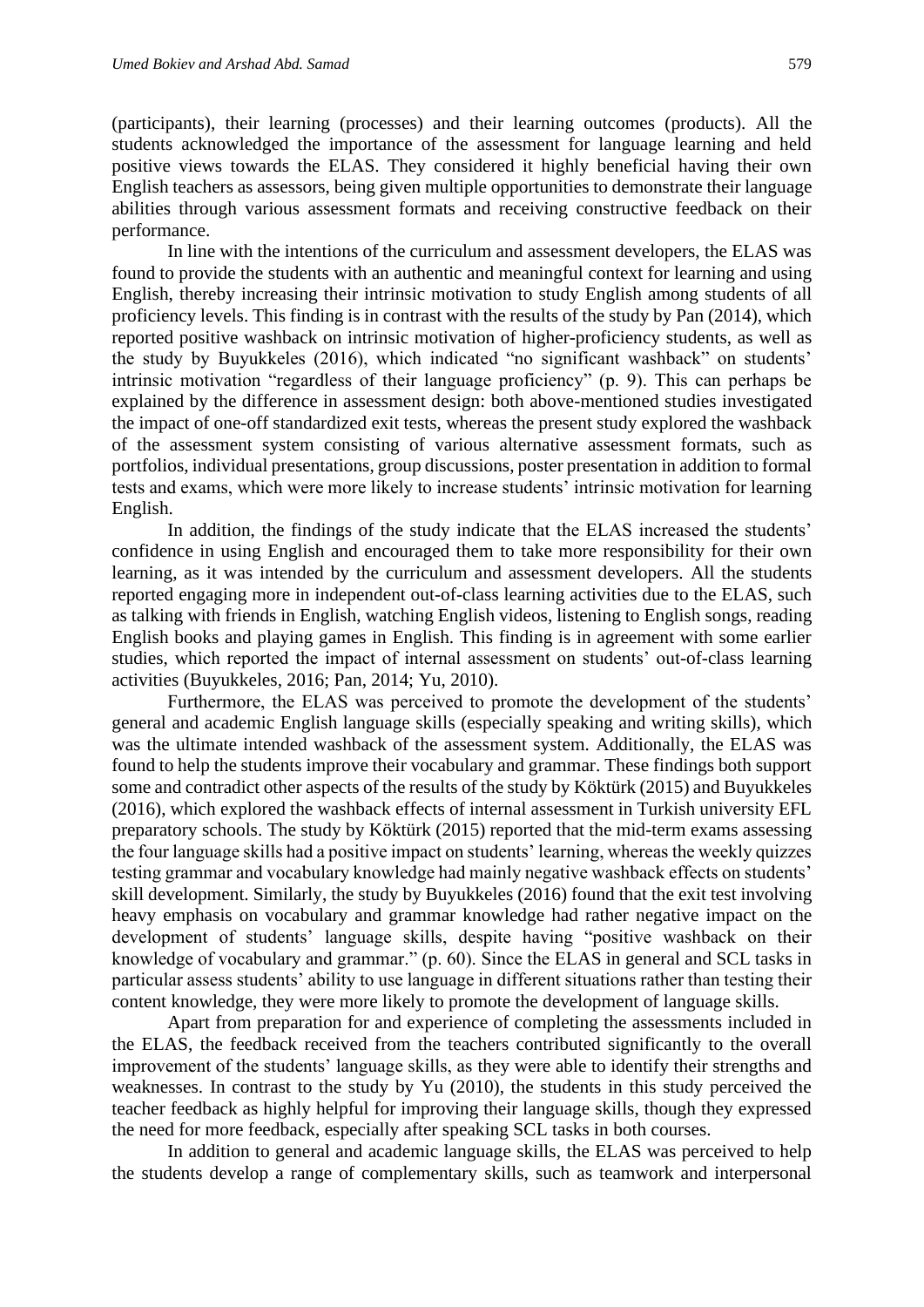skills, planning and organizing skills as well as time management and decision-making skills. Finally, the ELAS was also found to foster self-assessment, creativity, critical thinking, and peer learning. The latter finding was also reported in the study by Hung (2012), which investigated the washback of e-portfolio assessment on learning.

## **The Assessment Context and Factors that Mediate Washback of the ELAS**

The context of the present study presents an interesting backdrop to our analysis and interpretation of the participants' responses to washback. Assessment in Malaysia has traditionally been summative, reflected most prominently by high stakes national standardized examinations at the end of the secondary school years. The ELAS, on the other hand, emphasises a more continuous approach to assessment that includes greater provision for feedback from teachers throughout the one-year programme. At the end of the year, however, students are required to sit for a national level English test – the MUET – to determine placement into the different levels during their undergraduate programme at the university. Only one of the two courses in the ELAS is designed to prepare the students for the MUET although it includes activities such as SCL that are not mirror images of the MUET tasks. The second course does not prepare the students directly for the MUET and is more concerned about raising student language in preparation for studies in the degree programmes. Seen as a whole, the ELAS therefore prepares students for both a national standardized examination as well as for real world and authentic language related tasks using a combination of formative and summative assessment. The individual characteristics of the "participants" - that is the teachers and learners - in such an assessment context that is rather unique, even in Malaysia, therefore plays an important role in the extent of positive washback we are able to observe.

In examining the washback effect of the ELAS on teaching and learning, we found that washback can often have differential effects depending on the backgrounds and characteristics of the participants, processes, and products of assessment. The backgrounds and characteristics mediate the effects of washback on teaching and learning. This was significant in many ways as it highlighted the need to prepare all stakeholders in order to obtain greater levels of positive feedback. Factors such as teacher personal and professional backgrounds, student expectations and familiarity to assessment practices, as well as assessment context can either facilitate or inhibit the intended positive impact of the assessment system.

Teachers' understanding of the assessment system is an important factor in promoting positive feedback. In this study, the teachers accurately described the general goals of ELAS, highlighting its communicative teaching, as well as its student-centred and continuous assessment approach. Their subsequent teaching-learning practices and decisions were also in line with these understandings. At the same time, the professional and educational background of the teachers were clearly influential in these actions as the teachers indicated that they are satisfied with the ELAS because they considered it to be consistent with their own beliefs on teaching, learning and assessment.

While it seemed easier to elicit a unanimous positive response to the ELAS from among the teachers, the same cannot be said about student reaction as they seemed a little more guarded and hesitant. The more proficient students like HPS-3 were eager and confident in praising the ELAS, some of the less proficient ones did express some reservations. However, it is difficult to conclude that English proficiency level was the decisive mediating factor in their differing responses, as was reported in some previous studies (e.g., Buyukkeles, 2016; Pan, 2014), as the findings of this study suggest that the ELAS generally affected both higher and lower English proficiency students in a similar manner. A more plausible explanation could be the students' expectations of and familiarity to the assessment system used in the ELAS.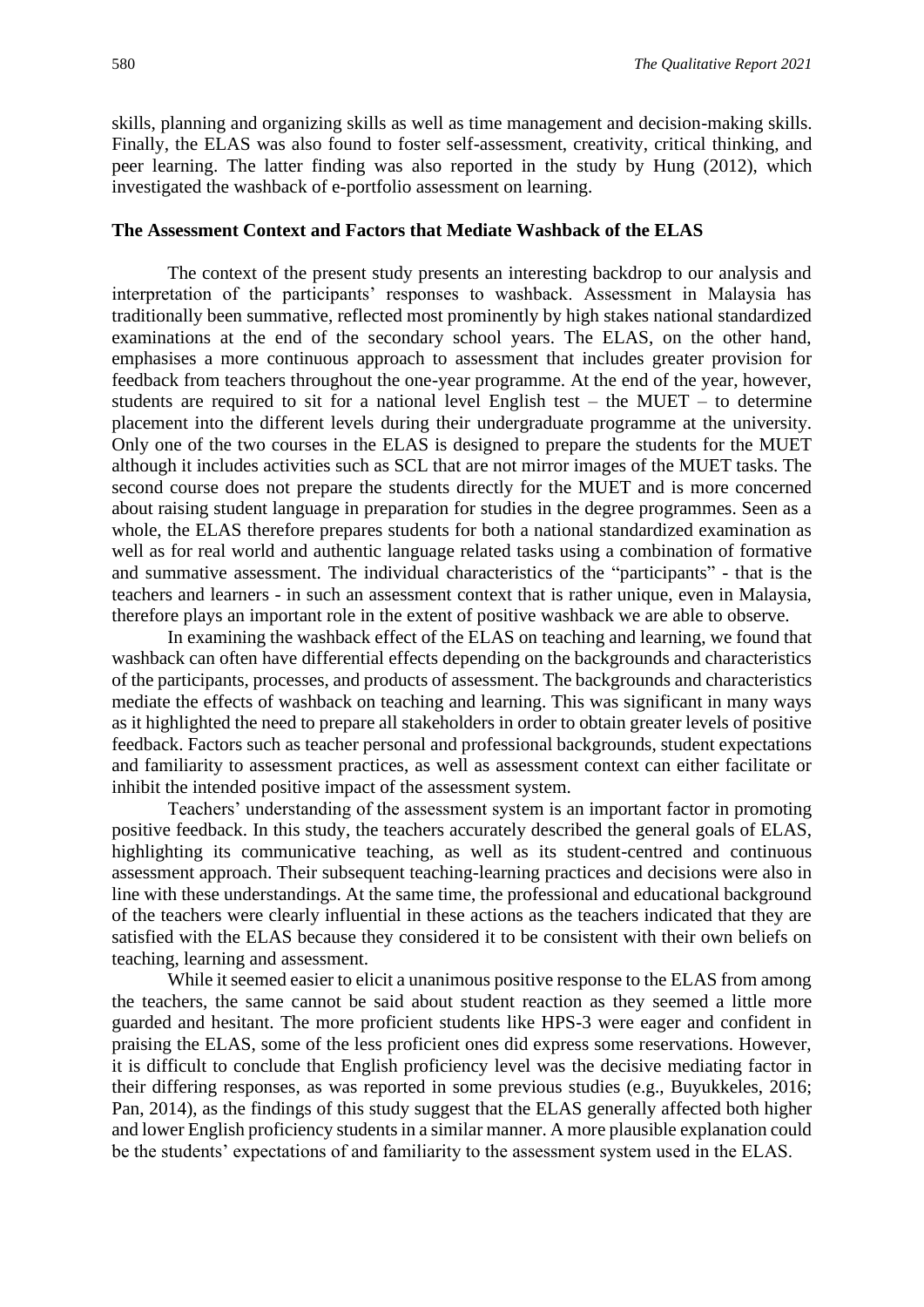If I can take tests without continuous assessment, I will go for the tests because I want to do it in a short time. If I do the long-term assignment like portfolio, it will start from the beginning of the course and last till the end of semester. It will take a lot of my time. I need to study for other subjects. So, I prefer tests, although it is quite hard for me to score good grades. (MPS-2)

Unlike teachers who were introduced to the concepts and rationale for different forms of assessment, students only had their previous experiences as a reference thereby expressing agreement or disagreement to the ELAS through statements such as the quotation above or one expressed earlier in the paper where the ELAS was considered to be "more interesting" than in school. It should also be mentioned here that the students in this study were generally academically inclined as admission into the Foundation Programme is very competitive. In this respect, it can be inferred that the ELAS can have a positive washback on student perspective towards learning and assessment as they acknowledge at many instances throughout the interview that, with the ELAS, grades alone do not matter. Nevertheless, the comment by ELI-3 that the students "mostly have a positive attitude towards tests and exams. But they don't have any positive attitude towards assignments or formative assessment yet, especially SCL" indicate that positive washback on learning may occur over time, especially when the students are introduced to new assessment approaches.

The conditions at the academic institution were also important mediating factors as can be seen in how they affect feedback, which is critical in developing positive washback. The findings indicate the students benefited more from assessments involving detailed feedback, such as portfolios and speaking assessment, in comparison with other assessment formats, which involved general or no teacher feedback. The course designers indicated the ELAS provided for SCL sessions so teachers could provide greater feedback. Formative assessment, which is a major characteristic of the ELAS, also inherently encourages feedback from the teachers. From one perspective, feedback is very much supported as the teachers themselves considered feedback as "very important" and describe that was the way "how students learn" (ELI-2). However, the teaching context of centre made it difficult to consistently provide effective feedback. Teachers taught six groups of about 25 students each semester (or 18 hours a week) and the strain of this heavy workload restricted their ability to provide effective, individualised feedback. As ELI-2 remarked, "You have a lot of students and essays to mark. I'm not able to give the kind of feedback that I want to give them and individualize them …" (ELI-2). This led to some of the teachers providing "general feedback" to the entire class and relying more on "student initiative" and "autonomy" to come and see them to get more feedback. Similarly, student workload (including those of non-English courses) in the first semester was perceived as a factor preventing some students from gaining more from the ELAS. Especially the high number of SCL tasks in the first semester was considered by the teachers and the students as a hindering factor. Some of the context-related factors identified in this study were also reported in previous studies, in particular teacher support and teacher collaboration, which played a pivotal role in promoting the intended washback of the assessment (Muñoz & Álvarez, 2010; Yu, 2010).

As the washback studies reviewed earlier suggest, different factors embedded in the educational context are involved in mediating intended washback. However, among these factors, the teacher factor is especially crucial in mediating the process of washback. As Spratt (2005) points out, "it is the teacher who can then determine to a greater or lesser extent whether to allow washback to operate, what areas it should operate in and how" (p. 24). Moreover, Wall (2005) states, "examinations cannot influence teachers to change their practices if they are not committed to the new ideas and if they do not have the skills that will enable them to experiment with, evaluate and make appropriate adjustments to new methods" (p. 283).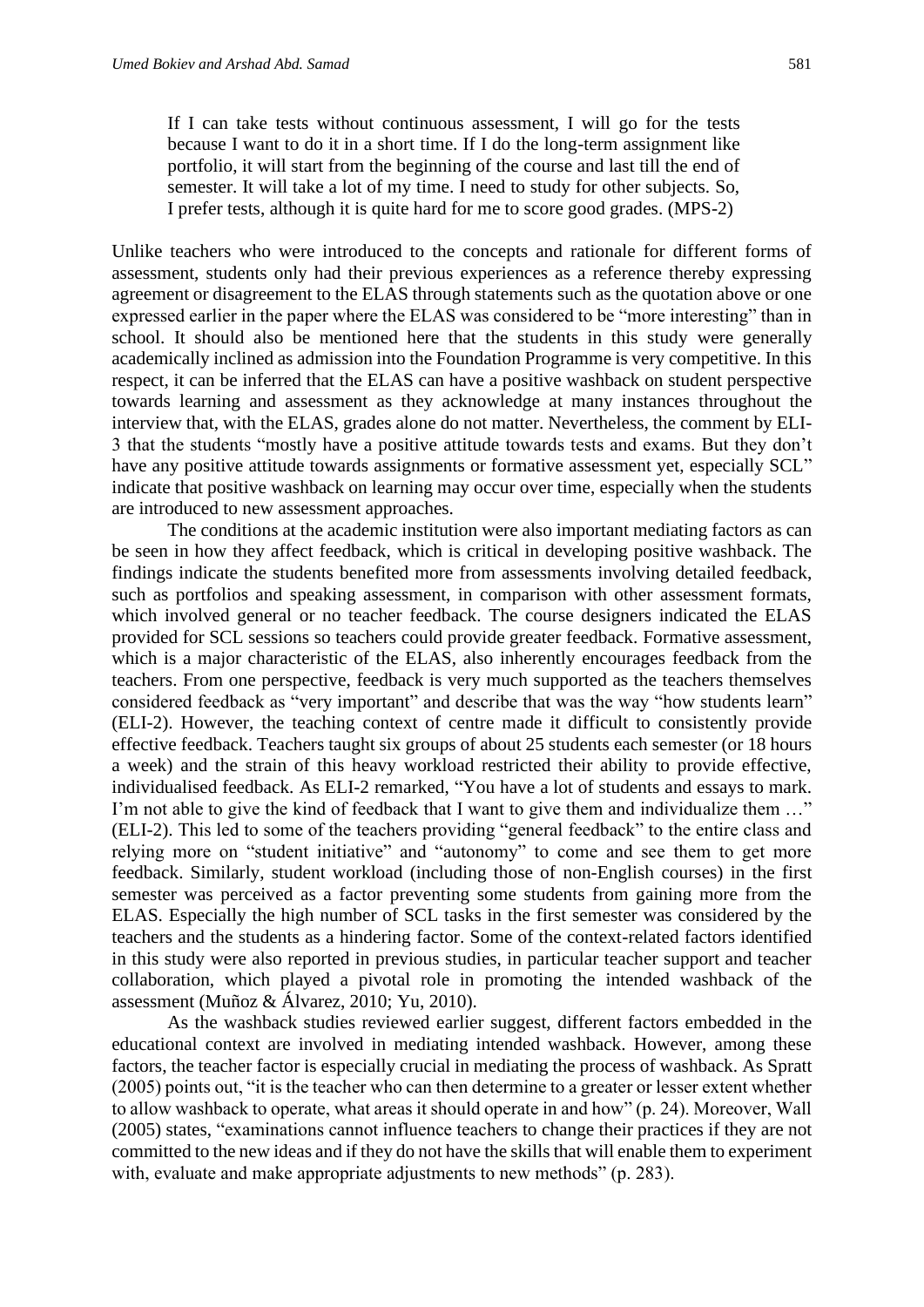## **The Way Forward: Increasing Positive Washback**

The findings of the present study may have several theoretical contributions to the washback literature. First, this research has provided empirical evidence of washback of an internal language assessment system on English language teaching and learning in a Malaysian university foundation programme. To date, the literature lacks studies investigating the impact of internal assessment (Cheng et al., 2015), especially within the context of an English preparatory programme.

In addition, unlike earlier studies, the present study explored the impact of an assessment system comprising various forms of assessment. As the findings of the study suggest, providing a variety of assessment techniques throughout a course in the form of formative and continuous as well as alternative assessment formats, such as portfolios and performance assessments, is likely to produce a positive impact on teaching and learning. It is highly likely that this is mainly attributable to the *length* of washback rather than its *intensity* as the impact of formative, continuous and alternative assessment on teaching and learning is usually present *before*, *during* and *after* the assessment (especially in form of feedback provided at these periods) and may be less intense (due to low weighting in grades awarded). This situation differs from the washback of summative one-off tests and final examinations which is usually more intense (due to high weighting), but mainly limited to the teaching and learning done *before* and in preparation for the test.

Second, the present study has provided evidence with regard to the washback of assessment on students and their learning, which has not been focused on in most previous studies (Tsagari & Cheng, 2017). The findings of this study suggest in the case of internal assessment, washback to the learners is more profound and multifaceted than washback to the teachers, exerting comparably strong influence on all three aspects of learning (i.e., learners, their learning processes and learning outcomes). In contrast, the role of internal assessment in teaching appears to be facilitative rather than decisive, affecting mostly teachers' assessment practices. This can be explained by the fact that, unlike external large-scale tests, internal assessment is (ideally) based on learning outcomes and embedded in the curriculum, which makes it less likely to have decisive influence on the content and methods of teaching. In other words, teachers test what is being taught rather than teaching "what is being tested" (Abd. Samad, 2010, p. 5). Nevertheless, as the findings of the study indicate, internal assessment does exert some washback on various aspects of teaching.

Furthermore, the present study demonstrated that washback of internal assessment, similar to washback of external large-scale testing, is likely to be mediated by various types of factors: not only factors related to the assessment, but also factors related to the teachers, the students and the context. This supports the argument of numerous researchers in the fields of applied linguistics and education that washback is a highly complex phenomenon and various factors besides the assessment itself need to be taken into account when investigating the impact of assessment on teaching and learning (Alderson & Hamp-Lyons, 1996; Brown, 1997; Cheng & Curtis, 2004; Spratt, 2005; Tsagari & Cheng, 2017; Wall, 1997; Watanabe, 2004).

Finally, it should be emphasised that the design of the assessment plays a central role by setting the stage for positive washback to occur. As the findings related to the first research question indicate, the design of assessment utilised in the ELAS included student-centred learning (SCL), a variety of assessment formats, authentic tasks, and an emphasis on feedback and higher order thinking skills. It also included other features, although perhaps to a lesser extent, such as being based on learning outcomes, using direct assessment and integrated skill tasks, involving authentic tasks and texts, integrating formative and summative assessment as well as assessing both general and academic language skills, which all represent key strategies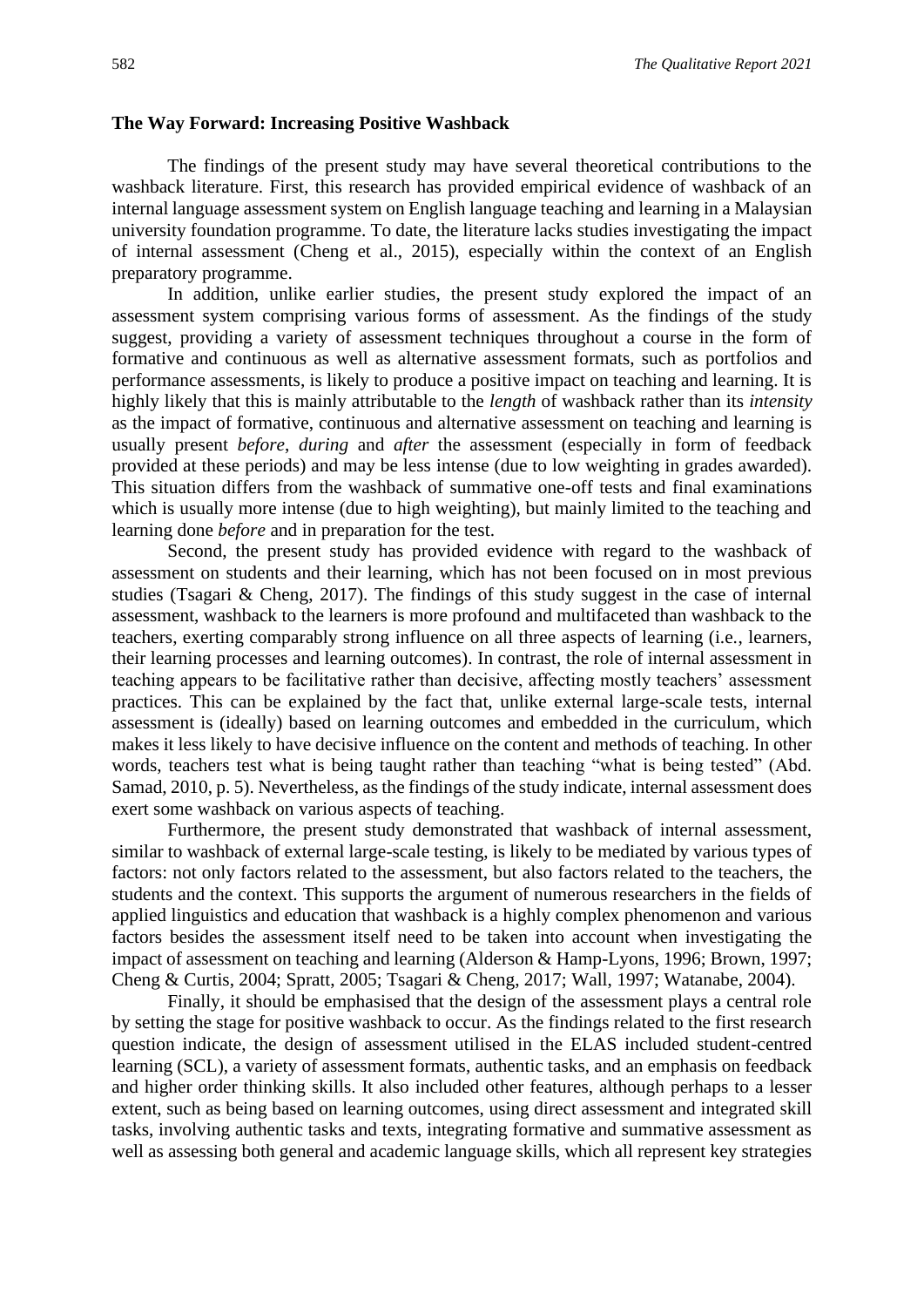for promoting positive washback (Bailey, 1996; Biggs, 1998; Brown, 2000; Heyneman & Ransom, 1990; Hughes, 1989; Kellaghan & Gleaney, 1992; Wall, 1996).

Based on the findings of this study, we make several recommendations related to the design of the assessment in order to encourage positive washback. Firstly, institutional leaders should ensure that assessment practice is grounded in sound language teaching and learning theory. The data have shown that doing so would assure the teachers in conducting assessment. From a related but slightly different perspective, the data also encourage institutions to employ teaching staff who share the same assessment principles. Secondly, and in so far as the students are concerned, the recommendation would be for students to undergo an orientation programme to prevent old habits related to assessments as well unfamiliarity to new formats from getting in the way. The data in this study also indicates that it would be wise to take student language proficiency into account as responses seem to differ according to the students' level of proficiency. In order to cater for student needs, the assessment should be designed to encourage generous portions of feedback from teachers as well as a variety of assessment formats. Other considerations that institutions need to take include creating workplace conditions that will encourage positive washback and allow acceptance of the assessment system. Conducting assessment over a one-year period involving two courses as in the ELAS, for example, allowed students and teachers to adapt to the assessment system.

In conclusion, it is noted that while the assessment design points the way to positive washback, successful implementation of the internal assessment is dependent on teachers and students. As aptly stated by Alderson (2004), "washback is brought about by people in classrooms, not by test developers" (p. xi). Thus, it is crucial that teachers understand the rationale and purpose of the assessment, are provided with continuous support and guidance (especially with regards to the frequency and type of feedback), and are involved to the extent possible in the assessment development process to ensure they can make full use of the assessment and become competent "agents for promoting positive washback" (Spratt, 2005, p. 5) to improve their students' learning. Just as teachers, students should also be informed about assessment procedures and understand the relationship between assessment and learning outcomes of the programme. At the same time, it is vital that teachers incorporate real-world connections into their instruction and inform their students about the real-life applications of the skills that are assessed, which will increase students' engagement in learning. Finally, it is important that students "whose lives are most directly influenced" by washback (Bailey, 1999, p. 14), are given opportunity to provide constructive feedback on assessment and teaching, thereby contributing to the improvement of the programme.

#### **Limitations and Future Research**

The present study provides some insights into the washback of the internal assessment on the teaching and learning of English in a Malaysian university foundation programme, but it has certain limitations. First, this study investigated the washback of an English language assessment system in a Malaysian university foundation programme, and its findings are specific to this particular research context and assessment system. Besides, due to its exploratory nature, the study employed exclusively qualitative data collection and analysis procedures, involving a small number of participants. Therefore, more studies using mixed methods research design and involving a larger number of participants are necessary to be conducted in other higher education institutions in Malaysia and elsewhere in order to have a more insightful understanding of the washback of internal language assessment in the context of a university foundation programme. Despite its limitations, the present study is one of few studies that have provided empirical evidence concerning the impact of internal language assessment on teaching and learning. As the findings of the study suggest, the washback of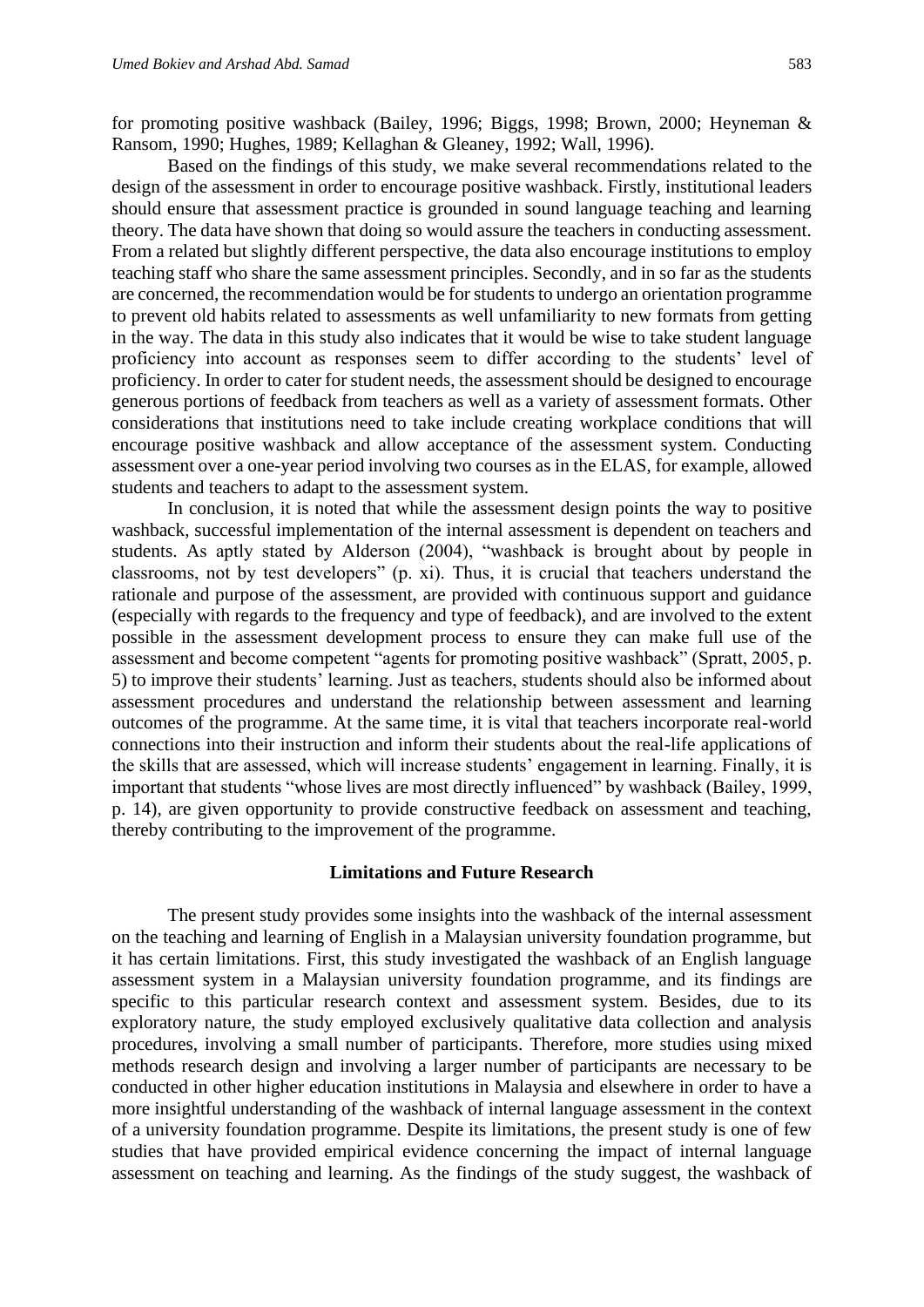internal assessment is comparable in its complexity to the washback of external large-scale testing reported in previous studies and constitutes an area of research deserving further exploration.

#### **References**

- Abd. Samad, A. (2010). *Essentials of language testing for Malaysian teachers. Revised edition*. Universiti Putra Malaysia Press.
- Alderson, J. C. (1986). Innovations in language testing? In M. Portal (Ed.), *Innovations in language testing* (pp. 93-105). NFER/Nelson.
- Alderson, J. C. (2004). Foreword. In L. Cheng, Y. Watanabe, & A. Curtis, (Eds.) *Washback in language testing: Research contexts and methods*. (pp. ix-xii). Lawrence Erlbaum Associates.
- Alderson, J. C., & Banerjee, J. (2001). Language testing and assessment (Part I). *Language Teaching*, *34*(4), 213-236.
- Alderson, J. C., & Hamp-Lyons, L. (1996). TOEFL preparation courses: A study of washback. *Language Testing, 13*(3), 280-297. https://doi.org/10.1177/026553229601300304
- Alderson, J. C., & Wall, D. (1993). Does washback exist? *Applied Linguistics, 14*(2), 115-129. https://doi.org/10.1093/applin/14.2.115
- Andrews, S., Fullilove, J., & Wong, Y. (2002). Targeting washback: A case study. *System, 30,*  207-223. https://doi.org/10.1016/S0346-251X(02)00005-2
- Bachman, L. (1990). *Fundamental considerations in language testing*. Oxford University Press.
- Bachman, L. F., & Palmer, A. S. (1996). *Language testing in practice*. Oxford University Press.
- Bailey, K. M. (1996). Working for washback: A review of the washback concept in language testing. *Language Testing, 13*(3), 257-279. https://doi.org/10.1177/026553229601300303
- Bailey, K. M. (1999). *Washback in language testing*. Educational Testing Service.
- Banerjee, J. V., & Tsagari, D. (Eds.). (2016). *Contemporary second language assessment: Contemporary applied linguistics* (Vol. 4). Bloomsbury Publishing.
- Biggs, J. (1998). Assessment and classroom learning: A role for summative assessment? *Assessment in Education: Principles, Policy & Practice, 5*(1), 103-111. https://doi.org/10.1080/0969595980050106
- Black, P., Harrison, C., & Lee, C. (2003). *Assessment for learning: Putting it into practice*. McGraw-Hill Education.
- Brown, J. D. (1997). The washback effects of language tests. *University of Havai'i Working Papers in ESL*, *16*(1), 27-45.
- Brown, J. D. (2000). University entrance examinations: Strategies for creating positive washback on English language teaching in Japan. *Shiken: JALT Testing & Evaluation SIG Newsletter, 3*(2), 2-7.
- Brown, J. D. (2002). Extraneous variables and the washback effect. *Shiken: JALT Testing & Evaluation SIG Newsletter, 6*(2), 10-13.
- Brown, J. D., & Hudson, T. (1998). The alternatives in language assessment: Advantages and disadvantages. *University of Hawai'i Working Papers in ESL*, *16*(2), 79-103.
- Buyukkeles, G. (2016). *The washback effect of a high-stakes exit test on students' motivation in a Turkish pre-university EFL preparatory school* [Master's dissertation, University of Reading].
- Cheng, L. (1997). How does washback influence teaching? Implications for Hong Kong. *Language and Education, 11*(1), 8-54. https://doi.org/10.1080/09500789708666717
- Cheng, L. (1998). Impact of a public English examination change on students' perceptions and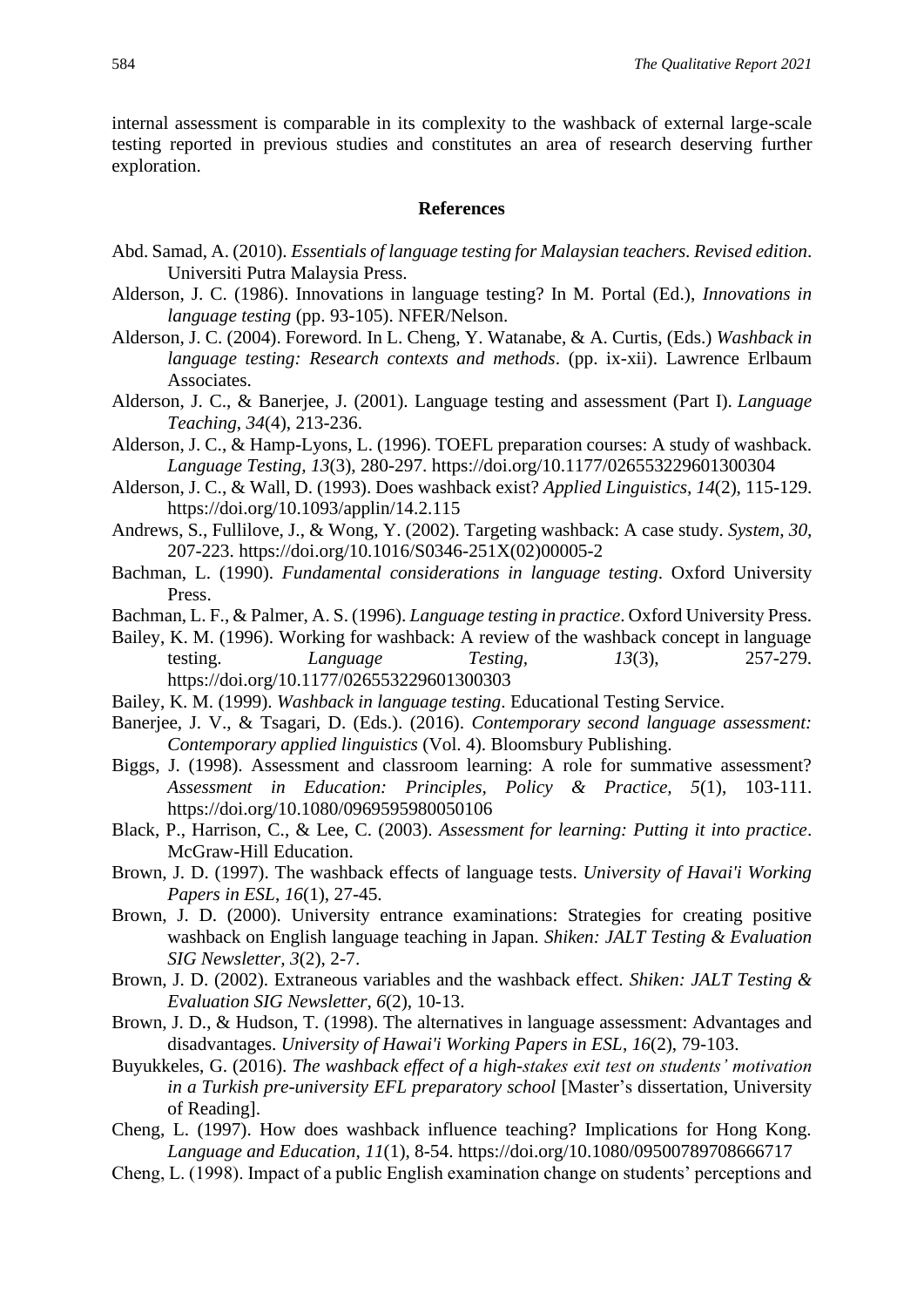attitudes toward their English learning. *Studies in Educational Evaluation, 24*(3), 279- 301. https://doi.org/10.1016/S0191-491X(98)00018-2

- Cheng, L., & Curtis, A. (2004). Washback or backwash: A review of the impact of testing on teaching and learning. In L. Cheng, Y. Watanabe, & A. Curtis, (Eds.) *Washback in language testing: Research contexts and methods* (pp. 3-18). Lawrence Erlbaum Associates.
- Cheng, L., Sun, Y., & Ma, J. (2015). Review of washback research literature within Kane's argument-based validation framework. *Language Teaching*, *48*(4), 436-470. https://doi.org/10.1017/S0261444815000233
- Darlington, Y., & Scott, D. (2002). *Qualitative research in practice: Stories from the field*. Open University Press.
- Davies, A. (Ed.). (1968). *Language testing symposium: A psycholinguistic approach*. Oxford University Press.
- Denscombe, M. (2014). *The good research guide: For small-scale social research projects* (5th ed.). Open University Press.
- Denzin, N. (1978). *Sociological methods*. McGraw-Hill.
- Dörnyei, Z. (2007). *Research methods in applied linguistics: Quantitative, qualitative, and mixed methodologies*. Oxford University Press.
- Goldstein, H. (1989). Psychometric test theory and educational assessment. In H. Simons & J. Elliot (Eds.), *Rethinking appraisal and assessment* (pp. 140–148). Open University Press.
- Fox, J., & Cheng, L. (2007). Did we take the same test? Differing accounts of the Ontario Secondary School Literacy Test by first and second language test-takers. *Assessment in Education, 14*(1), 9-26.
- Hamp-Lyons, L. (1997). Washback, impact and validity: Ethical concerns. *Language Testing, 14*(3), 295-303
- Heyneman, S. P., & Ransom, A. W. (1990). Using examinations and testing to improve educational quality. *Educational Policy*, *4*(3), 177-192.
- Hughes, A. (1989). *Testing for language teachers*. Cambridge University Press.
- Hughes, A. (1993). *Backwash and TOEFL 2000* [Unpublished manuscript]. University of Reading.
- Hung, S. T. A. (2012). A washback study on e-portfolio assessment in an English as a foreign language teacher preparation program. *Computer Assisted Language Learning, 25*(1), 21-36.
- Kellaghan, T., & Greaney, V. (1992). *Using examinations to improve education: A study of fourteen African countries*. The World Bank.
- Köktürk, S. (2015). *Washback effects of examinations on teaching and learning English in Gazi University Preparatory School* [Master's dissertation, Gazi University].
- Larsson, M., & Olin-Scheller, C. (2020). Adaptation and resistance: Washback effects of the national test on upper secondary Swedish teaching. *The Curriculum Journal, 31*(4), 687-703. doi.org/10.1002/curj.31
- Leedy, P. D., & Ormrod, J. E. (2001). *Practical research: Planning and design*. Merrill Prentice Hall.
- Lincoln, Y. S., & Guba, E. G. (1985). *Naturalistic inquiry*. Sage Publications.
- Mack, N., Woodsong, C., MacQueen, K. M., Guest, G., & Namey, E. (2005). *Qualitative research methods: A data collector's field guide*. Family Health International.
- Merriam, S. B., & Tisdell, E. J. (2015). *Qualitative research: A guide to design and implementation*. John Wiley & Sons.
- Messick, S. (1996). Validity and washback in language testing. *Language Testing, 13*(3), 241- 256. https://doi.org/10.1177/026553229601300302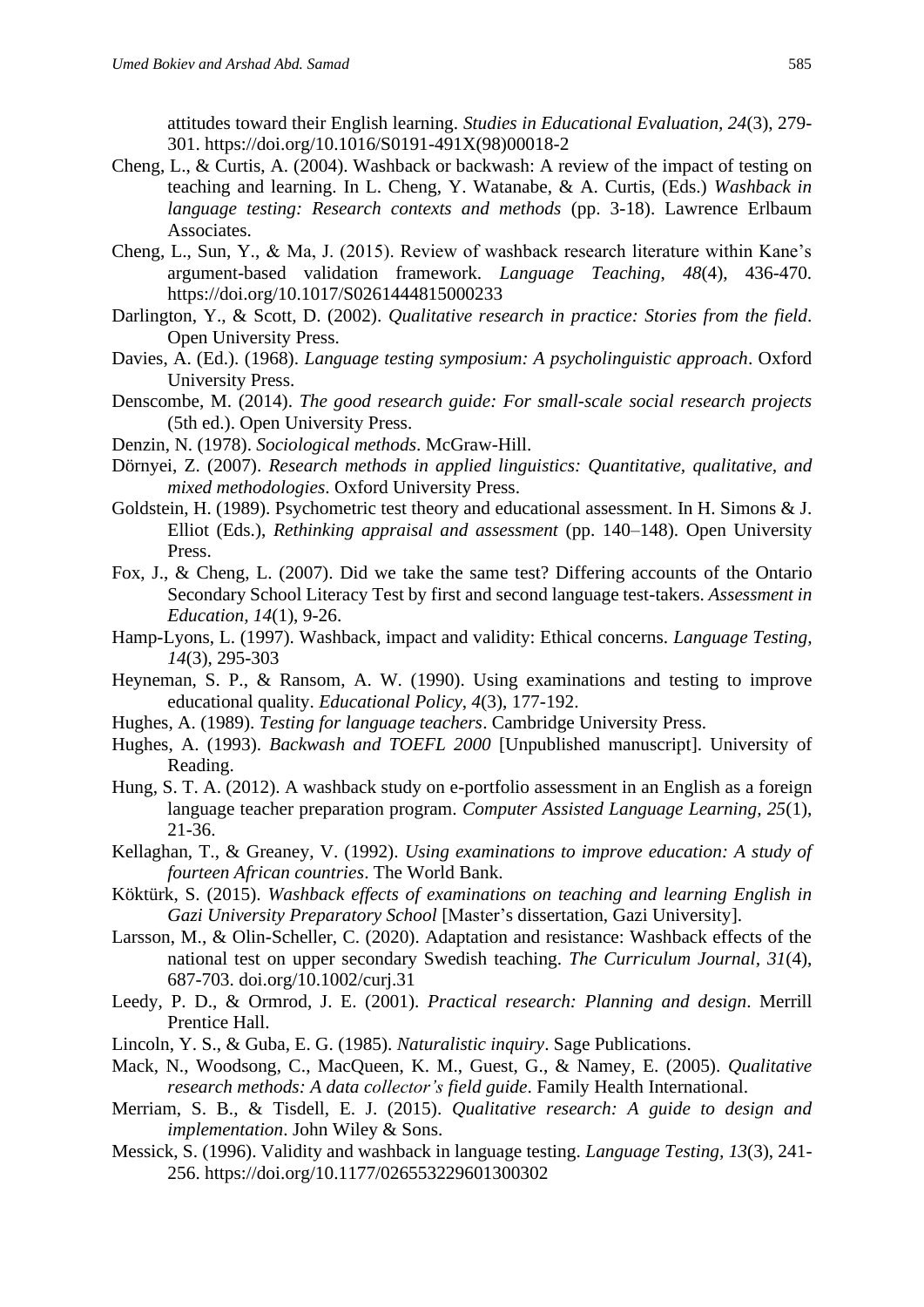- Miles, M. B., & Huberman, A. M. (1994). *Qualitative data analysis: An expanded source book*. Sage Publications.
- Miles, M. B., Huberman, A. M., & Saldaña, J. (2014). *Qualitative data analysis: A methods sourcebook* (3rd ed.). Sage Publications.
- Mizutani, S. (2009). *The mechanism of washback on teaching and learning* (Doctoral Dissertation, University of Auckland).
- Muñoz, A. P., & Álvarez, M. E. (2010). Washback of an oral assessment system in the EFL classroom. *Language Testing, 27*(1), 33-49. https://doi.org/10.1177/0265532209347148
- Noble, A. J., & Smith, M. L. (1994). *Measurement-driven reform: Research on policy, practice, repercussion* [Tech. Rep. 381, Arizona State University]. Center for the Study of Evaluation.
- Pan, Y. (2014). Learner washback variability in standardised exit tests. *The Electronic Journal for English as a Second Language, 18*(2), 1-30.
- Patton, M. Q. (2015). *Qualitative evaluation and research methods*. Sage Publications.
- Pearson, I. (1988). Tests as levers of change (or 'putting first things first'). In D. Chamberlain & R. Baumgartner (Eds.), *ESP in the classroom: Practice and evaluation* (pp. 98-107). Modem English Publications in association with the British Council.
- Popham, W. J. (2001). Teaching to the test? *Educational leadership, 58*(6), 16-21. <http://olms.cte.jhu.edu/olms2/data/ck/file/TeachingtotheTest-Popham.pdf>
- Qi, L. (2004). Has a high-stakes test produced the intended changes? In L. Ceng, Y. Watanabe, & A. Curtis (Eds.), W*ashback in language testing: Research contexts and methods* (pp. 147-170). Lawrence Erlbaum.
- Qi, L. (2005). Stakeholders' conflicting aims undermine the washback function of a highstakes test. *Language Testing, 22*(2), 142-173. doi:10.1191/0265532205lt300oa
- Saldaña, J. (2013). *The coding manual for qualitative researchers*. Sage Publications.
- Spratt, M. (2005). Washback and the classroom: The implications for teaching and learning of studies of washback from exams. *Language Teaching Research, 9*(1), 5-29. https://doi.org/10.1191/1362168805lr152oa
- Taylor, L. (2005). Washback and impact. *ELT Journal*, *59*(2), 154-155. https://doi.org/10.1093/eltj/cci030
- Tsagari, D., & Cheng, L. (2017). Washback, impact, and consequences revisited. In E. Shohamy, I. G. Or, & S. May (Eds.), *Language testing and assessment* (pp. 359-372). Springer International Publishing AG.
- Vernon, P. E. (1956). *The measurement of abilities* (2nd ed.). University of London Press
- Wall, D. (1996). Introducing new tests into traditional systems: Insights from general education and from innovation theory. *Language Testing*, *13*(3), 334-354.
- Wall, D. (1997). Impact and washback in language testing. In C. Clapham & D. Corson (Eds.), *Encyclopedia of language and education* (pp. 291–302). Kluwer.
- Wall, D. (2005). *The impact of high-stakes examinations on classroom teaching*. University Press.
- Wall, D., & Alderson, J. C. (1993). Examining washback: The Sri Lankan impact study. *Language Testing*, *10*(1), 41-69. https://doi.org/10.1177/026553229301000103
- Watanabe, Y. (2004). Methodology in washback studies. In L. Cheng, Y. Watanabe, & A. Curtis (Eds.), *Washback in language testing: Research contexts and methods* (pp. 19- 36). Lawrence Erlbaum Associates.
- Watanabe, Y. (1996). Does grammar translation come from the entrance examination? Preliminary findings from classroom-based research. *Language Testing, 13*, 318–333.
- Weigle, S. C., & Jensen, L. (1997). Assessment issues for content-based instruction. In M. A. Snow & D. Brinton (Eds.). *The content-based classroom: Perspectives on integrating*